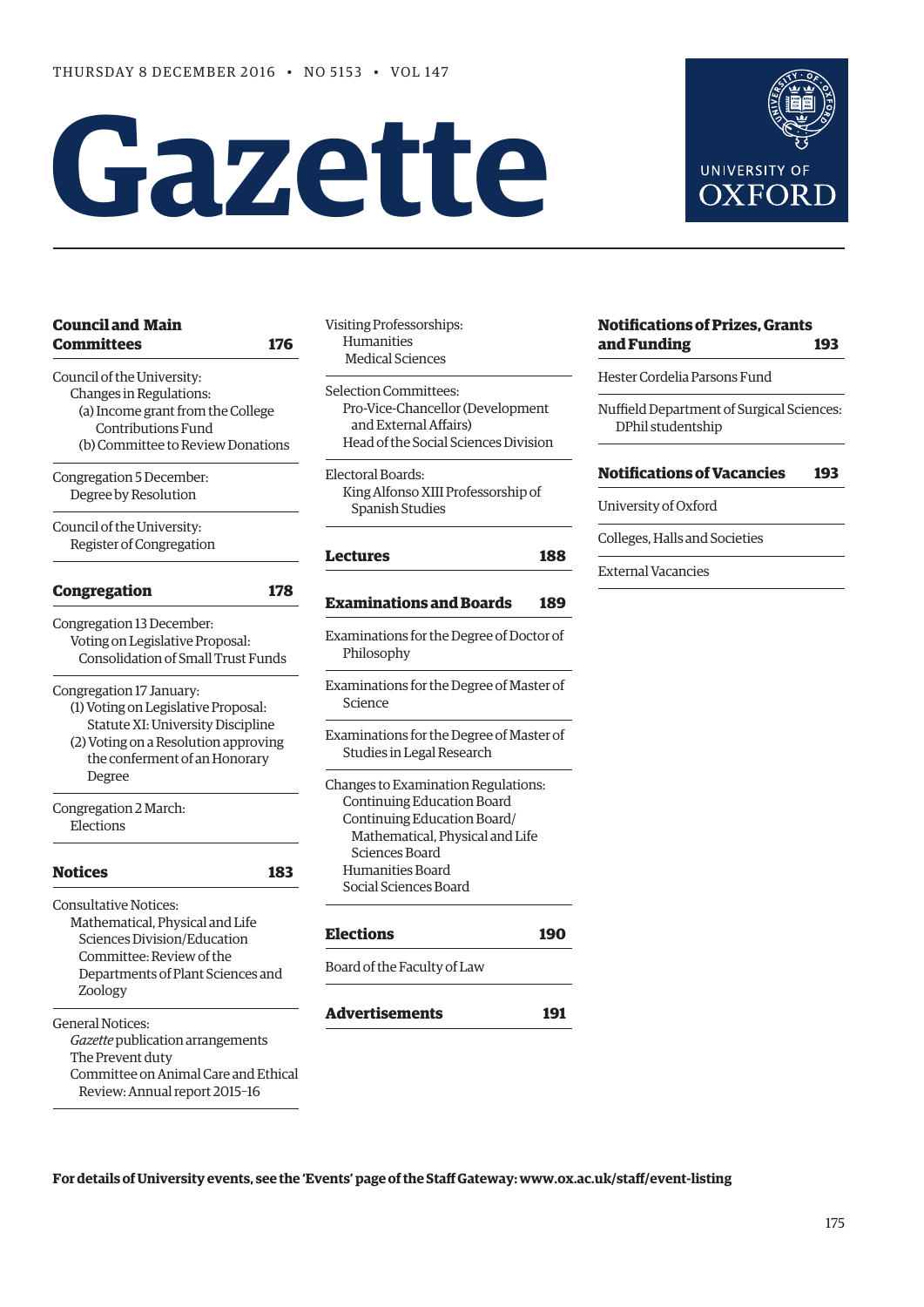## <span id="page-1-0"></span>Council and Main Committees

#### **Council of the University**

Council has made the following changes to regulations, to come into effect on **23 December**.

#### **(a) Income grant from the College Contributions Fund**

#### *Explanatory Note*

This regulation authorises an income grant which Council has decided to make from the Oxford College Contributions Fund on the recommendations of the College Contributions Committee.

#### *Text of Regulations*

A sum of £17,627 shall be paid in the 2016–17 financial year as an income grant to St Hugh's College under the provisions of section 5 of Statute XV. The grant is provided in support of maintenance and refurbishment expenditure.

This sum is a maximum. The payment of this grant shall be dependent on the success with which the college meets certain conditions laid down by Council on the recommendation of the College Contributions Committee.

#### **(b) Committee to Review Donations**

#### *Explanatory Note*

The following changes bring both donations and research funding under the remit of the Committee to Review Donations. This corresponds to a new framework that is being adopted by the Development Office and Research Services, which draws on existing practices within the teams to provide a consistent approach to the assessment of the acceptability of funding, whether it is a philanthropic donation, a donation for research or research income.

Corresponding changes are made to the Financial Regulations as they relate to the receipt of donations or research funding.

The opportunity is also taken to make some minor amendments to ensure consistency with other regulations.

#### *Text of Regulations*

**1** Delete existing Part 18 of Council Regulations 15 of 2002, concerning the Committee to Review Donations, and substitute (new text underlined, deleted text struck through):

#### '**Part 18: Committee to Review Donations**

18.1. The Committee to Review Donations shall consist of:

(1) a chairman appointed by Council from among members of Council who are

(a) external members; or

(b) a Head of House (other than the Chairman of the Conference of Colleges);

(2) an external person appointed by Council who shall bring relevant expertise of business and, preferably, of corporate social responsibility issues to the working of the committee;

(3) Chairman of the Conference of Colleges or, subject to the approval of Council, his or her nominee;

(4)–(6) three members of Congregation appointed by Council who shall bring relevant expertise to the working of the committee (for example, in ethics, public affairs or the law).

18.2. The committee shall:

(1) maintain and keep under review guidelines governing the acceptance of gifts by the University; of:

(*a*) donations received by the University for any purpose; and

(*b*) funding received for the purpose of conducting research;

(2) consider and take decisions:

(*a*) on whether acceptance by the University of any proposed donation or funding referred to it under the framework for the acceptability of donations and research funding may breach any of the guidelines made under paragraph (1);

(*a*) on whether acceptance of a proposed donation to the University may breach any of the guidelines made under paragraph (1) above in respect of

(i) every proposed donation of £100,000 or more as the committee may;

(ii) cumulative gifts equal to or exceeding, in total, £100,000 which shall be treated as one gift and a decision taken at the point when the threshold of £100,000 is crossed;

(iii) any proposed donation under £100,000 drawn to the committee's attention on the grounds that its acceptance may breach those guidelines;

(*b*) on cases referred to it under the framework referred to at regulation 18.2 (2) (*a*) above or otherwise in which information is received about a donor or a donation or funder or funding after a it donation has been made accepted which might or would have made the a donation or funding unacceptable under the guidelines made under paragraph (1);

(*c*) on whether to approve the proposed nomination of any donor to the Chancellor's Court of Benefactors or the Vice-Chancellor's Circle, assessing whether, if the donation(s) qualifying the donor for consideration for such admission were then about to be made and were referred to the committee, it or they would be unacceptable by reference to the guidelines made under paragraph (1);

(3) advise the General Purposes Committee of Council Committee for Development and Alumni Relations on whether acceptance of a proposed sponsorship, referred to it by the Committee for Development and Alumni Relations the General Purposes Committee of Council or any body acting under the delegated authority of that committee, may breach any of the guidelines made under paragraph (1) above;

(4) consider any matter that raises issues of a reputational, ethical or similar nature referred to it by the Committee for Development and Alumni Relations, Research Committee or Council;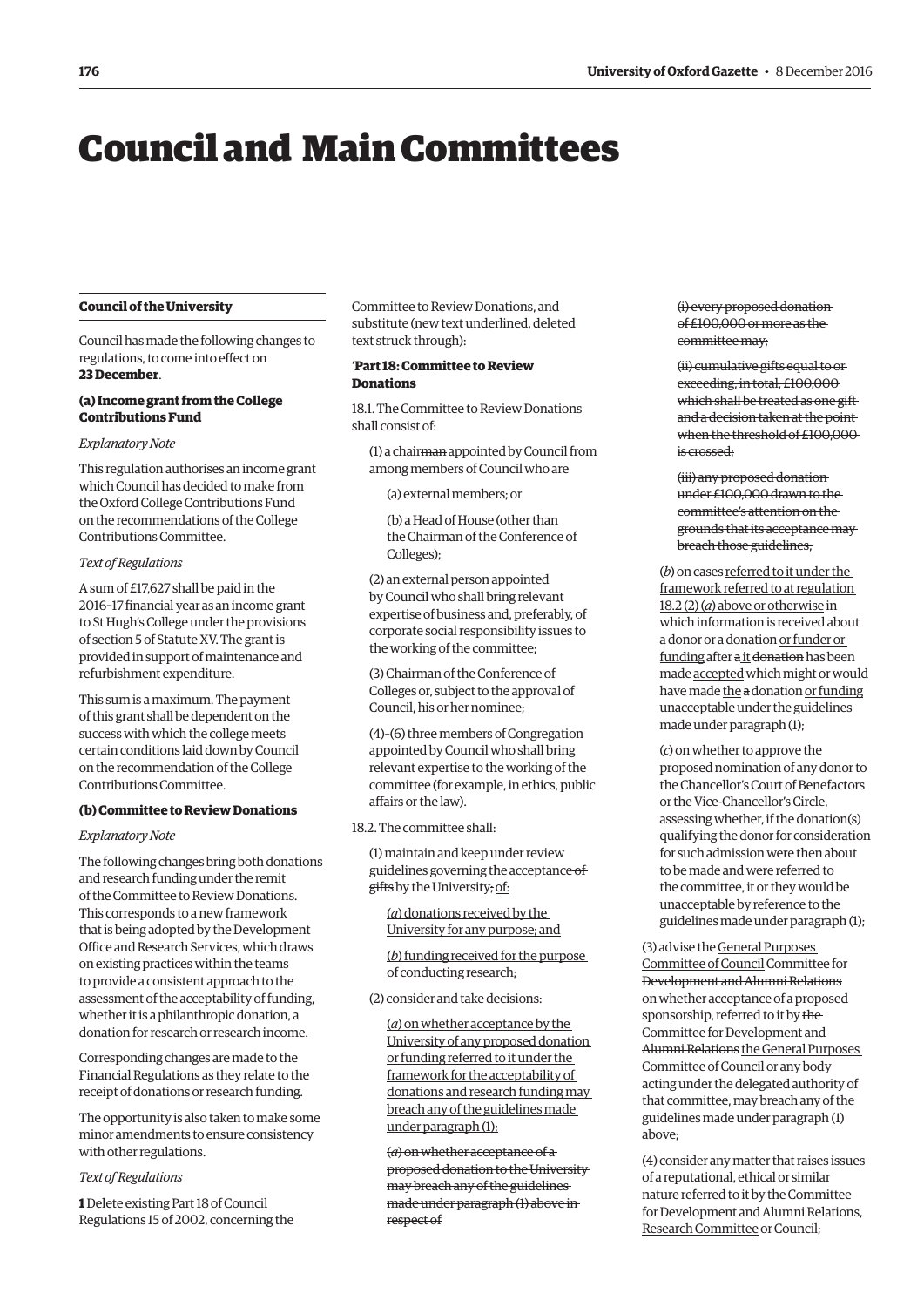(5) advise a college on whether acceptance of a proposed donation to that college may breach any of the guidelines made under paragraph (1) above if referred to the committee by that college.

18.3. The committee

(1) may refer to Council for final decision any matter considered under under regulation 18.2 (2);

(2) shall refer to the General Purposes Committee of Council any matter which the committee considers raises issues falling outside its terms of reference.

18.4. Subject to the guidelines made under regulation 18.2 (1), a donation shall only be accepted if the identity of the donor is known and acceptable to the Pro-Vice-Chancellor (Development and External Affairs), except in the case of Donor Advised Funds where the sponsor is a well-known reputable institution who confirms to the Pro-Vice-Chancellor (Development and External Affairs) in writing that the donor is known to the institution well enough for it, as part of the written confirmation, to confirm that no ethical questions, of the type set out in the guidelines made under regulation 18.2 (1), arise in relation to the donor.

18.5. The committee shall provide an annual report to Council on its activities.'

**2** In the Financial Regulations (Council Regulations 1 of 2010), delete existing regulation 2.3 (4) and substitute (new text underlined, deleted text struck through):

'(4) The Gift Registry oversees the management of philanthropic donations, gifts and associated income. Advice should be sought from the Gift Registry where uncertainty exists on the nature of a receipt. All such cash gifts and grants, and all other undertakings to make future payment, must be notified promptly to the Gift Registry. If such a cash gift or grant exceeds £210,000, or involves future payment, no payment should be accepted, conditions agreed or formal receipt provided, without prior reference to the Development Office. All such cash gifts and grants of £210,000 or less (and not involving future payment)

should be sent to the Cashiers' Office with the supporting information prescribed in the Cash Handling and Banking process.'

**3** Ibid, delete existing regulation 2.3 (10)– (11) and substitute (new text underlined, deleted text struck through):

'(10) Every proposed donation to the University of £2100,000 or more, and cumulative gifts equal to or exceeding, in total, £2100,000, must be reviewed under the framework for the acceptability of donations and research funding referred to the Committee to Review Donations for a decision on whether its acceptance may breach the guidelines governing the acceptance of gifts by the University (cumulative gifts shall be treated as one gift and a decision taken at the point when the threshold of £2100,000 is crossed). This may involve a referral to the Committee to Review Donations. When it is the judgment of the Pro-Vice-Chancellor (Development and External Affairs) that acceptance of any donation may breach those guidelines he/ she must refer the donation to that body for its consideration and decision.

(11) The Pro-Vice-Chancellor (Development and External Affairs) shall provide Council with a termly report of all gifts and pledges, including individual details of gifts and pledges of £100,000 or more.'

**4** Ibid, delete existing regulation 4.1 (2) and substitute (new text underlined):

'(2) All applications to outside bodies for research funds must be submitted via RS. Every application of £20,000 or more will be reviewed under the framework for the acceptability of donations and research funding for a decision on whether its acceptance may breach the guidelines governing the acceptance of gifts by the University (which may involve a referral to the Committee to Review Donations). When it is the judgment of the Pro-Vice-Chancellor (Research and Innovation) that acceptance of any funding may breach those guidelines he/she must refer the funding to that body for its consideration and decision.'

**5** These changes in regulations shall be effective from 1 January 2017.

**Congregation** 5 December

*This content has been removed as it contains personal information protected under the Data Protection Act.*

#### **Council of the University**

#### **Register of Congregation**

The Vice-Chancellor reports that the following names have been added to the Register of Congregation:

Aquilina, A L, Wolfson Cowley, S C, Corpus Christi Cuenca Grau, B, Oriel Krishnan, S V, Lady Margaret Hall Marshall, J L, Faculty of Clinical Medicine Moorehouse, P.F. Finance Division Myers, N E, University College Van Ede, F L, Worcester Wolfer, R, New College

#### **Divisional and Faculty Boards**

For changes in regulations for examinations see '[Examinations and Boards'](#page-15-0) below.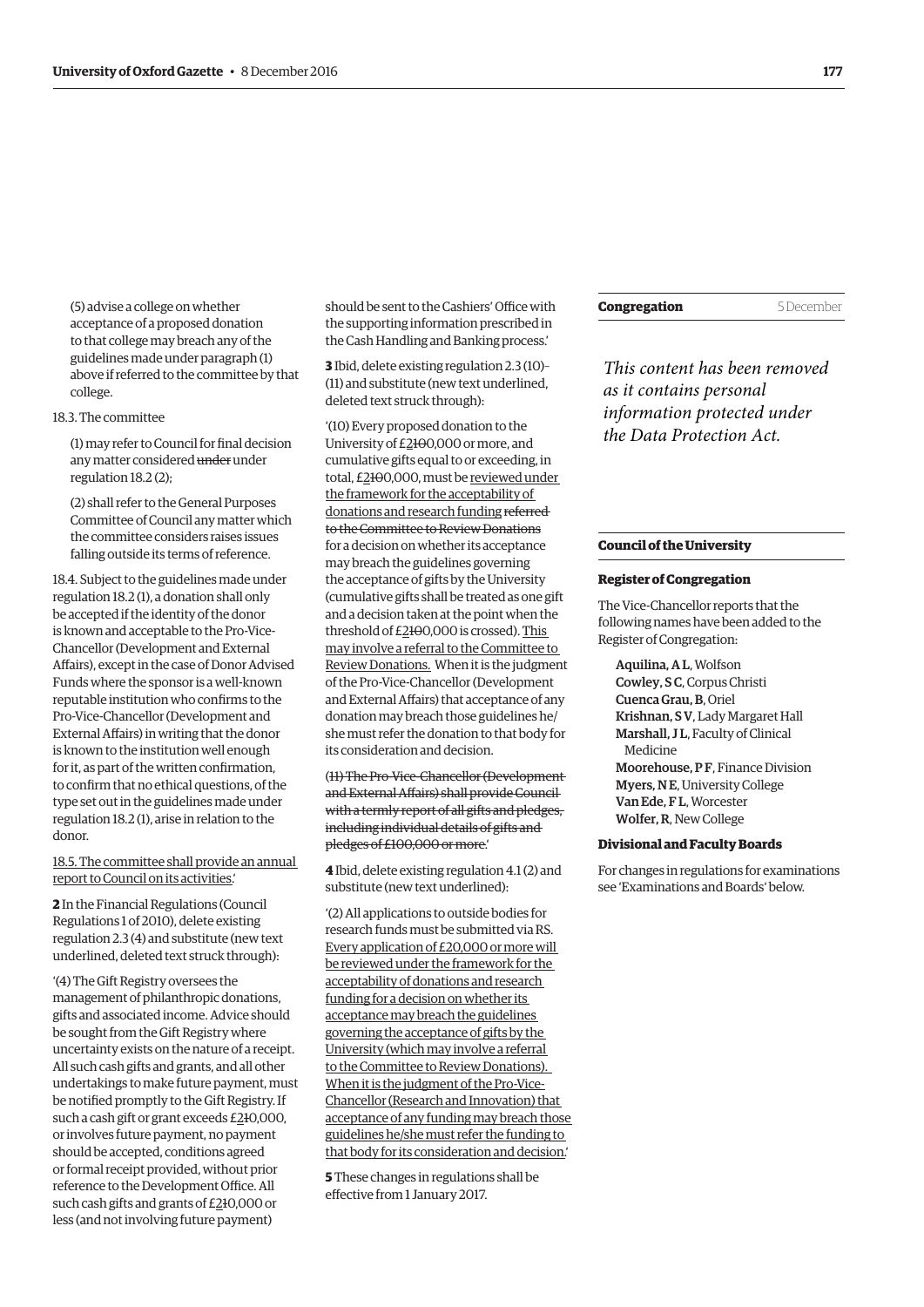## <span id="page-3-0"></span>Congregation

#### **Congregation** 13 December

The meeting of Congregation is cancelled. The sole business comprises questions to which no opposition has been notified and in respect of which no request for adjournment has been received, and the Vice-Chancellor will accordingly declare the resolutions carried without a meeting under the provisions of Sect 7 (1) of Statute IV.

#### **Voting on Legislative Proposal: Consolidation of Small Trust Funds**

(For explanatory note and text of legislative proposal see *Gazette* [No 5150, 24 November](http://www.ox.ac.uk/gazette/2016-2017/24november2016-no5151/congregation/#245777)  2016, p153.)

| Congregation | 17 January |
|--------------|------------|
|--------------|------------|

Members of Congregation are reminded that any two members may, not later than **noon on 9 January**, give notice in writing to the Registrar that they intend to oppose or amend the legislative proposal at 1 or the resolution at 2 below (see the note on the conduct of business in Congregation below). If no such notice has been given, and unless Council has declared otherwise or the meeting has been adjourned, the legislative proposal and resolution shall be declared carried, and the meeting may be cancelled.

#### **(1) Voting on Legislative Proposal: Statute XI: University Discipline**

#### *Explanatory Note*

The following legislative proposal amends the legislation relating to student disciplinary procedures, to ensure that revised terminology, which was agreed in 2011 following the report of the working group to review University disciplinary procedures, is used throughout Statute XI. Changes to associated regulations are also proposed. The opportunity is taken to update cross-references and use the genderneutral term 'chair'.

#### *WHEREAS it is expedient to amend Statute XI concerning University discipline*, THE UNIVERSITY ENACTS AS FOLLOWS.

**1** In Statute XI, concerning University Discipline, delete section 10 (1) and substitute (new text underlined, deleted text struck through):

'10. (1) If the Student Disciplinary Panel is satisfied that the student member concerned has committed a breach of sections 2 or 3 of this statute a student member is guilty of the breach with which he or she is charged it may:

> (*a*) impose a fine of such amount as it thinks fit;

(*b*) order the student member to pay compensation to any person or body suffering injury, damage, or loss as a result of the student member's conduct;

(*c*) make an order banning the student member from specified premises or facilities for such period or on such terms as it thinks fit;

(*d*) rusticate the student member for such period as it thinks fit;

(*e*) expel the student member;

(*f*) recommend to Council that the student member be deprived of the degree to which the disciplinary proceedings relate.'

**2** Ibid, delete section 20 and substitute (new text underlined, deleted text struck through):

'20. If the Panel is of the view that a breach of such seriousness has been committed that the penalties set out in section 19 of this statute are not appropriate, it shall refer the student member to the Student Disciplinary Panel, which, if it is satisfied that the student member has committed a breach of sections 2 or 3 of this statute is guilty of the breach with which they are charged, shall have the power to impose any of the penalties set out in section 10 of this statute.'

**3** Ibid, delete sections 30–31 and substitute (new text underlined, deleted text struck through):

'30. (1) In any case proceeding before the Student Disciplinary Panel or the Student Appeal Panel, the case for the Proctors may be presented by either of the Proctors or, at their discretion, by any Pro-Proctor or any other member of Congregation.

(2) In appropriate circumstances, following suitable consultations, the case may be presented by a solicitor or barrister who is not a member of Congregation.

(3) In any such proceedings it shall be the duty of the Proctors or their representative to state to the Panel what penalty in the Proctors' opinion would be appropriate if the student member concerned were found to have committed the breach in question person charged were found guilty, and to give the Proctors' reasons for that opinion.

31. (1) The Proctors may during the course of an investigation under section 27 of this statute into an alleged breach other than one involving harassment of or serious injury to a person, serious damage to property, or a significant element of dishonesty invite the student member in question to consider whether he or she is prepared to submit this matter for determination by the Proctors.

(2) If the student member agrees to this procedure for considering the matter the disposal of a case under this section it shall be dealt with by the Proctors accordingly and not referred to the Student Disciplinary Panel.

(3) The only penalties which the Proctors may impose upon a student member under this section are:

(*a*) a fine alone or with compensation not exceeding the sum as prescribed by regulation from time to time under section 32 of this statute; or

(*b*) a written warning as to his or her future conduct, of which the Proctors shall keep a record.

(4) Further rules relating to the procedures of the Proctors under this section shall be set out in regulations made under section 26 of this statute.'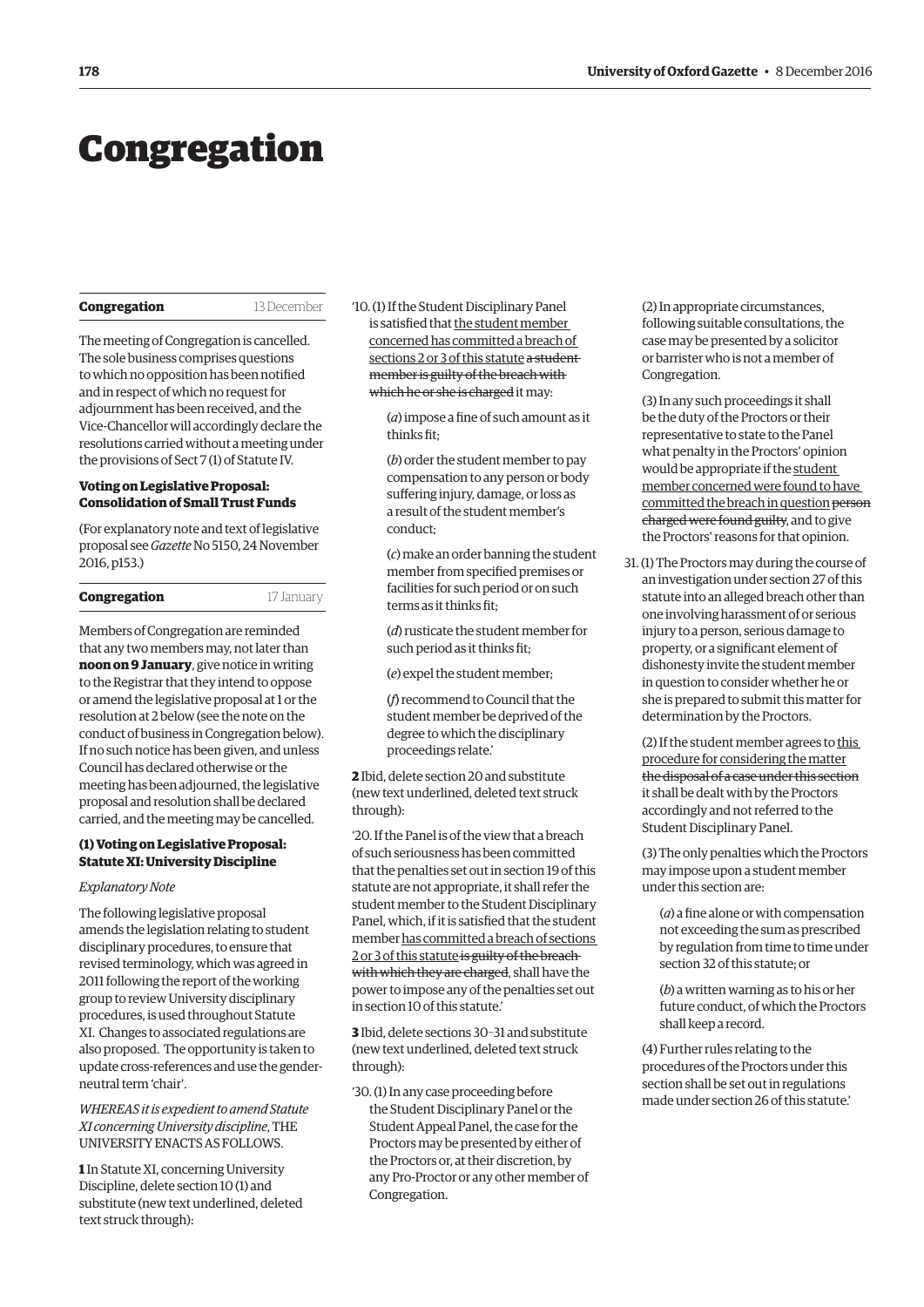#### *Changes in Regulations to be made by Council if the Statutes are approved*

**1** In Council Regulations 2 of 2006, concerning disciplinary investigations by the Proctors, amend regulation 2 as follows (new text underlined, deleted text struck through):

'2. Regulations 1–12 inclusive shall apply to the Proctors in the exercise of their powers and duties under sections sections 21 27, 22 28, 23 29, 35 42, 38 45 and 41 48.

**2** Ibid, amend regulations 12–15 as follows (new text underlined, deleted text struck through):

#### '**Immediate fines imposed under section 23 29 (2)**

12. (1) Where a Proctor or other person duly authorised by the Proctors under section 23 29 (2) proposes to impose an immediate fine he or she shall serve a notice in writing on the student member concerned stating the reason for the imposition of the fine and the amount of the fine, and notifying the student member of his or her right of appeal to the Student Disciplinary Panel.

(2) An immediate fine shall not exceed the maximum permitted under regulation 1 of Council Regulations 6 of 2006 (referring to section 25 31 (3) (*a*) of Statute XI).

(3) An immediate fine shall be paid to the Clerk to the Proctors within two working days of the date of imposition, whether or not the student member intends to appeal.

(4) If the student member wishes to appeal against the imposition of the fine, or the amount of the fine, he or she shall be entitled to appeal to the Student Disciplinary Panel in accordance with Statute XI and regulations made under that Statute and apply for suspension of payment of the fine in accordance with regulation 14 (12) below.

#### **Exercise of Summary Jurisdiction under section 25 31**

13. In any case in which the Proctors consider that it may be appropriate to

exercise their powers under section 25 31, they shall send a notice to the student:

(1) informing him or her of the alleged breach against him or her, identifying by reference to the relevant provision in Statute XI the act or omission alleged to constitute the breach;

(2) giving full particulars of the alleged breach or breaches, including the date or dates or approximate date or dates on which or between which each breach is alleged to have been committed and the place at which the breach is alleged to have taken place;

(3) explaining to him or her the powers of the Proctors under section 26 31, including the penalties available, and the right of appeal;

(4) explaining to him or her the alternative procedures of referral to the Student Disciplinary Panel, the penalties available, and the rights of appeal;

(5) asking the student whether he or she wishes the matter to be dealt with by the Proctors under section 26 31 instead of being referred to the Student Disciplinary Panel;

(6) asking the student to reply to the Proctors in writing within seven days of the sending of the letter;

and the Proctors shall annex to the notice a copy of these regulations unless previously provided by the Proctors.

14. Where a student has agreed in writing to the matter being dealt with under section 25 31, the procedure shall be as follows:

(1) the Proctors shall notify the student in writing of the date of the hearing, giving at least two clear days' notice;

(2) the student shall be entitled to be accompanied or represented by a member of Congregation;

(3) the student may apply for an adjournment of the hearing, which the Proctors may grant if they consider it reasonable to do so;

(4) the Proctors may proceed with a hearing in the absence of the student except where they consider that his or her absence is due to circumstances beyond his or control;

(5) the Clerk to the Proctors shall read out the details of the alleged breach;

(6) the Proctors shall ask the student whether he or she understands the breach he or she is alleged to have committed;

(7) if the student confirms that he or she understands the charge breach that he or she is alleged to have committed, the Proctors or a person appointed by them shall provide a brief summary of the case and ask the student whether he or she accepts that he or she has committed the breach;

(8) if the student accepts that he or she has committed the breach,

(*a*) he or she shall be invited to make a statement in mitigation of the breach and may call witnesses relevant to any findings and penalty;

(*b*) if the student calls witnesses, the Proctors may call evidence in reply;

(9) if the student does not accept that he or she has committed the breach,

(*a*) the Proctors or a person appointed by them and the student shall be entitled to give evidence at the hearing, to make an opening speech, to call witnesses, and to question any person (including a party) who gives evidence;

(*b*) the Proctors shall present their case first;

(*c*) closing statements may be made, with the student being given the opportunity to speak last;

(10) the student shall be asked to withdraw while the Proctors consider their findings and any penalty;

(11) the Proctors shall announce their findings and any penalty;

(12) where a fine and/or compensation is to be imposed, it shall be paid within seven calendar days to the Clerk to the Proctors;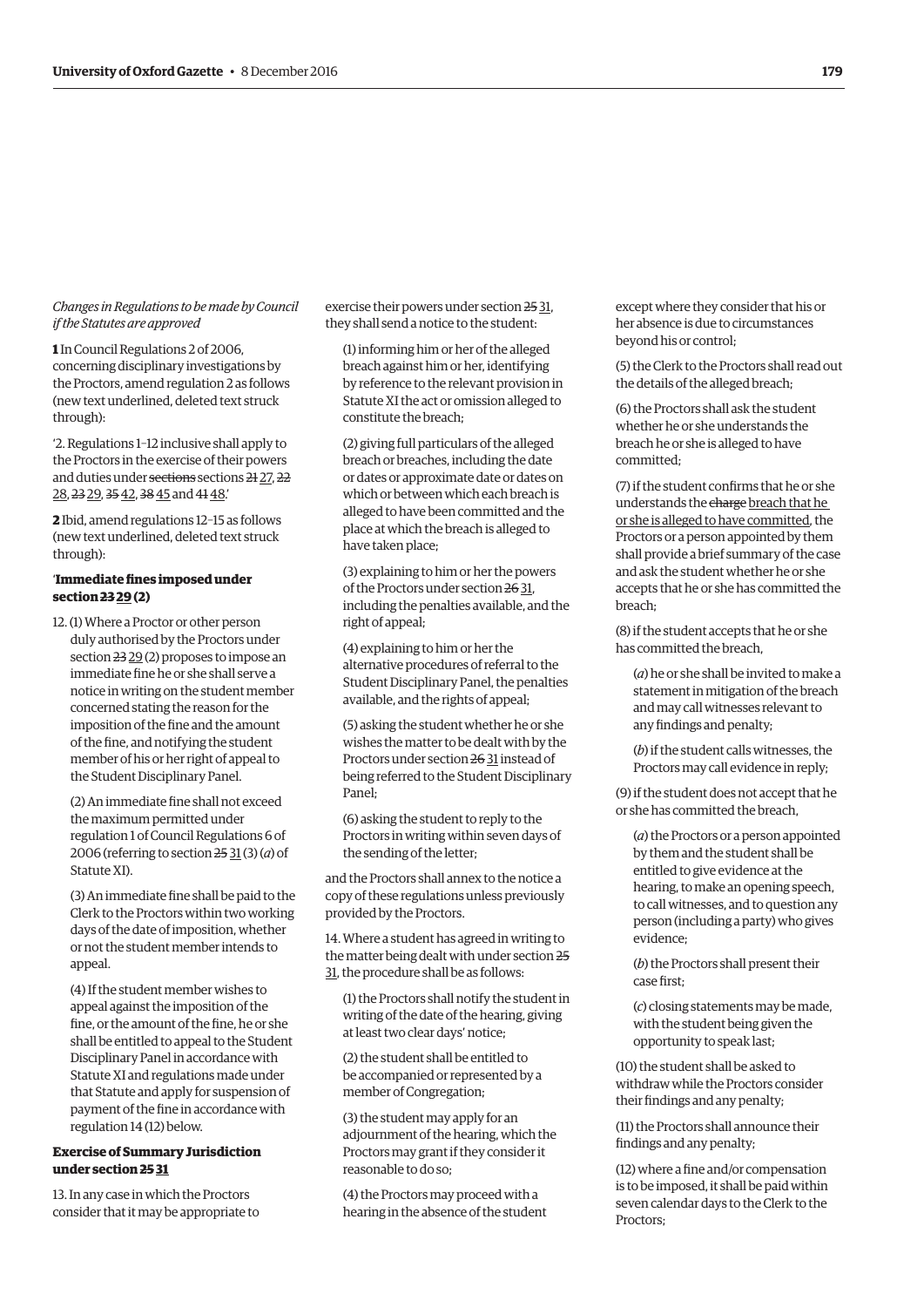(13) if the student appeals to the Student Disciplinary Panel, he or she may apply to the Proctors or to that Panel under section  $4\theta$   $47$  (1) for an order suspending or postponing the payment of such a fine;

(14) the Proctors shall be responsible for ensuring that a written record of the proceedings is made;

(15) the Proctors shall send to the student and the Dean of the student's college a written record of their findings and any penalty imposed.

#### **Referral of ChargesAlleged Breaches for Consideration by the Student Disciplinary Panel under section 23 29**

15. In any other case, proceedings shall be instituted by the Proctors by delivery to the Secretary to the Student Disciplinary Panel of a notice giving details of the alleged breach or breaches which shall include, by reference to the relevant breach of the Disciplinary Code specified in sections 2 or 3: (1) the act or acts or omission or omissions alleged to constitute the breach; (2) the date or dates or approximate date or dates on which or between which each breach is alleged to have been committed; (3) where relevant, the time and place at which each breach is alleged to have been committed; (4) where relevant, the person or property alleged to have been affected by each breach; (5) copies of all statements and any other evidence obtained in the course of their investigation.'

**3** In Council Regulations 3 of 2006, concerning the Student Disciplinary Panel, amend regulation 2.1 as follows (new text underlined, deleted text struck through):

'2.1. The Panel shall sit on such days as the Chairman or a Vice-Chairman in consultation with the Secretary deems to be necessary.'

**4** Ibid, amend regulation 2.3 as follows (new text underlined, deleted text struck through):

'2.3. The Secretary shall invite three members of the Panel to constitute a sitting for the purpose of these regulations, which members shall include at least one of the Chairman or Vice-Chairsmen.'

**5** Ibid, amend regulation 3.2 as follows (new text underlined, deleted text struck through):

'3.2. The Secretary shall annex to the notice of hearing:

(1) copies of all statements and any other evidence obtained in the course of the investigation on which the Proctors intend to rely;

(2) a copy of Statute XI and any regulations made under it which are relevant to the alleged breach or breaches charge; and

(3) a copy of these regulations.'

**6** Ibid, amend regulations 3.6–3.13 as follows (new text underlined, deleted text struck through):

'3.6. The Proctors or the student may at any time apply in writing to the Secretary for an adjournment of the hearing and the Chairman or a Vice-Chairman may accede to or refuse an adjournment.

3.7. The Chairman or a Vice-Chairman shall have power, if he or she judges it to be advisable, to cancel a proposed hearing at any time before it has begun and substitute alternative arrangements.

3.8. The Chairman or a Vice-Chairman shall have power to strike out proceedings on the grounds of non-prosecution.

3.9. Any hearing shall take place within one month of the date of the notice of hearing referred to in regulation 3.1 above unless the Chairman or a Vice-Chairman is satisfied that there are reasonable grounds for further delay.

3.10. A party who intends to be represented by another person shall as soon as possible inform the Secretary of the name and contact details of the representative appointed. The Secretary shall then pass the information to all other interested parties.

3.11. (1) It shall be open to any party to apply in writing to the Chairman for directions on matters of procedure including:

> (*a*) the provision by the Proctors of further information concerning the alleged breach;

(*b*) disclosure by the student of the evidence (including, if appropriate, witness statements) on which he or she intends to rely at the hearing; and

(*c*) amendment of the notice of hearing to add, omit, or vary an alleged breach on such terms as are fair and reasonable in the circumstances.

(2) Any application shall be made in the first instance to the Secretary, and the party applying shall at the same time give notice of it to the other parties.

(3) If there is no objection from the other parties, the Chairman or a Vice-Chairman may make the required order without an oral hearing.

(4) If the application is contested, or if the Chairman or a Vice-Chairman believes that the circumstances justify a hearing, he or she may refer the application to a hearing by the Panel.

3.12. The Panel may direct that allegations against more than one person shall be heard together, due regard being given to the principles of justice and fairness. The students shall be invited to make observations which the Panel shall take into account before proceeding.

3.13. The case against the student or students shall be presented by one of the Proctors or another person as provided in section 30 24.

**7** Ibid, amend regulations 3.20–3.25 as follows (new text underlined, deleted text struck through):

'3.20. The Secretary shall a keep keep a sufficient record of the proceedings.

#### **Procedure if the student accepts that they have committed a breach Admission of guilt**

3.21. If the student accepts that he or she has committed the breach of the Disciplinary Code, then

(1) the Proctors shall provide a brief summary of the case including their submission as to the appropriate level of penalty;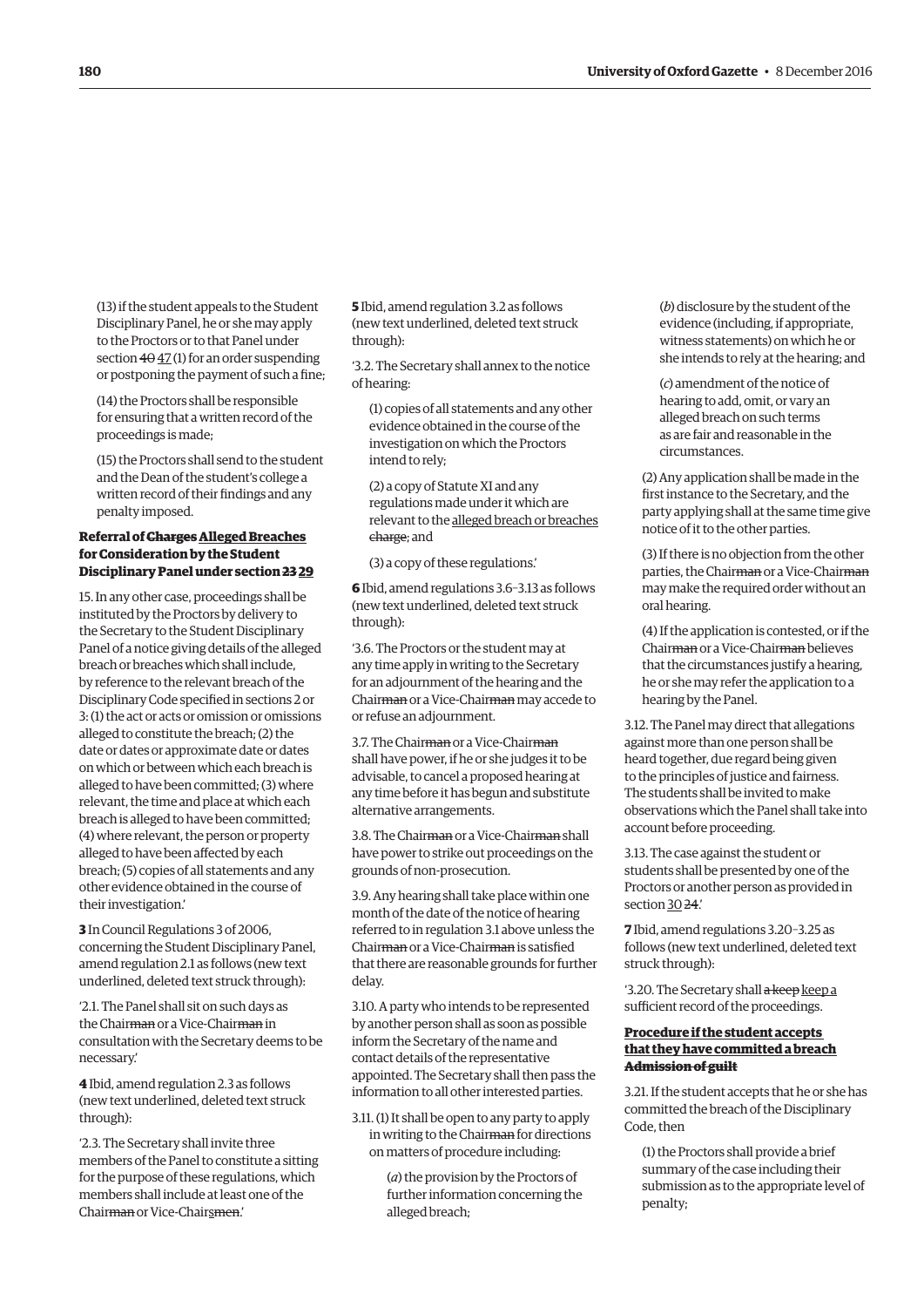(2) the student shall be entitled to call witnesses whose evidence is relevant to penalty and the Proctors may call evidence in reply;

(3) the student shall be entitled to make a statement in mitigation of penalty and the Proctors shall be entitled to reply, following which the student shall have an opportunity to reply; and

(4) the Panel shall adjourn to determine the appropriate penalty by reference to its powers under section  $1011$  and announce the penalty at the hearing.

#### **Procedure if the student does not accept that they have committed a breach Denial of guilt**

3.22. If the student does not accept that he or she has committed the breach the procedure adopted shall be as follows.

3.23. (1) The parties to the proceedings shall be entitled to give evidence at the hearing, to make an opening speech, to call witnesses and to question any person (including a party) who gives evidence.

(2) The case for the Proctors shall be presented first.

(3) Unless the Panel otherwise permits:

(*a*) the Proctors shall not be entitled to call any witness whose evidence has not been previously disclosed to the student; and

(*b*) if the Panel has made an order under regulation 3.11 (1) (*b*) above, the student may not present evidence beyond the scope of the evidence disclosed as a result of that order.

(4) Closing statements may be made, with the student being given the opportunity to speak last.

(5) The Panel may proceed with a hearing in the absence of the Proctors or the student except where, in the case of the student, it considers that his or her absence is due to circumstances beyond his or her control.

(6) The Panel may at any stage during the hearing, if it is just to do so, permit the

Proctors to amend the notice of hearing by adding, omitting, or varying the terms of an alleged breach as it considers to be fair and reasonable.

3.24. At the conclusion of the hearing the Panel or the parties shall withdraw while the Panel considers its findings.

3.25. Where the case is found proved, the Panel shall announce its decision and then

(1) invite the Proctors to make a submission as to the appropriate level of penalty;

(2) the student shall be entitled to call witnesses whose evidence is relevant to penalty and make a statement in mitigation of penalty;

(3) if the student calls witnesses, the Proctors may call evidence in reply; and

(4) the Panel shall adjourn to determine the appropriate penalty by reference to its powers under section  $10H$  and announce the penalty at the hearing.'

**8** Ibid, amend regulation 3.30 as follows (new text underlined, deleted text struck through):

'3.30. The Chair<del>man</del> may, by an appropriate certificate in writing, correct any accidental errors in documents recording decisions of the Panel.'

**9** Ibid, amend Parts 4 and 5 as follows (new text underlined, deleted text struck through):

#### '**Determination of Appeals to the Panel under section 33**

4.1. Unless the Chairman or a Vice-Chairman otherwise permits, an appeal against a decision of the Proctors under section 33 shall be made in writing to the Secretary within seven clear days after the announcement of the decision.

4.2 (1) When, under Statute XI, Part C, section 29 (3), the appeal relates to the imposition of an "immediate fine", permission to appeal must first be sought, in writing and through the Secretary, from the Chairman or a Vice-Chairman of the Student Disciplinary

Panel within seven days of the imposition of the fine.

(2) The Secretary shall then refer the Application for Permission to Appeal to the Proctors within three working days.

(3) The Proctors must then make any response to the Application to the Secretary within seven days.

(4) The Secretary shall then refer both the Application and the Proctors' response to it to the Student Disciplinary Panel Chairman or a Vice-Chairman within three working days.

(5) The Student Disciplinary Panel Chairman or a Vice-Chairman may request the applicant and/or the Proctors to provide any further information relevant to the proposed appeal which he or she may require in determining whether permission to appeal should be granted.

(6) The application shall be determined without a hearing on the basis of the documents submitted unless the Student Disciplinary Panel Chairman or a Vice-Chairman considers that, in the interests of justice, a hearing should take place.

(7) (i) The relevant Student Disciplinary Panel Chairman or Vice-Chairman shall, following receipt of all relevant papers, make a decision as to whether the application will be allowed or not allowed, unless he or she decides in accordance with (6) above that a hearing should take place.

(ii) If the Student Disciplinary Panel Chairman or Vice-Chairman decides that a hearing should take place he or she will communicate that decision to the Secretary who will inform the applicant and the Proctors of the date and time when and the place in Oxford at which the application will be heard.

(iii) The application will be heard by the Student Disciplinary Panel Chairman or Vice-Chairman sitting alone.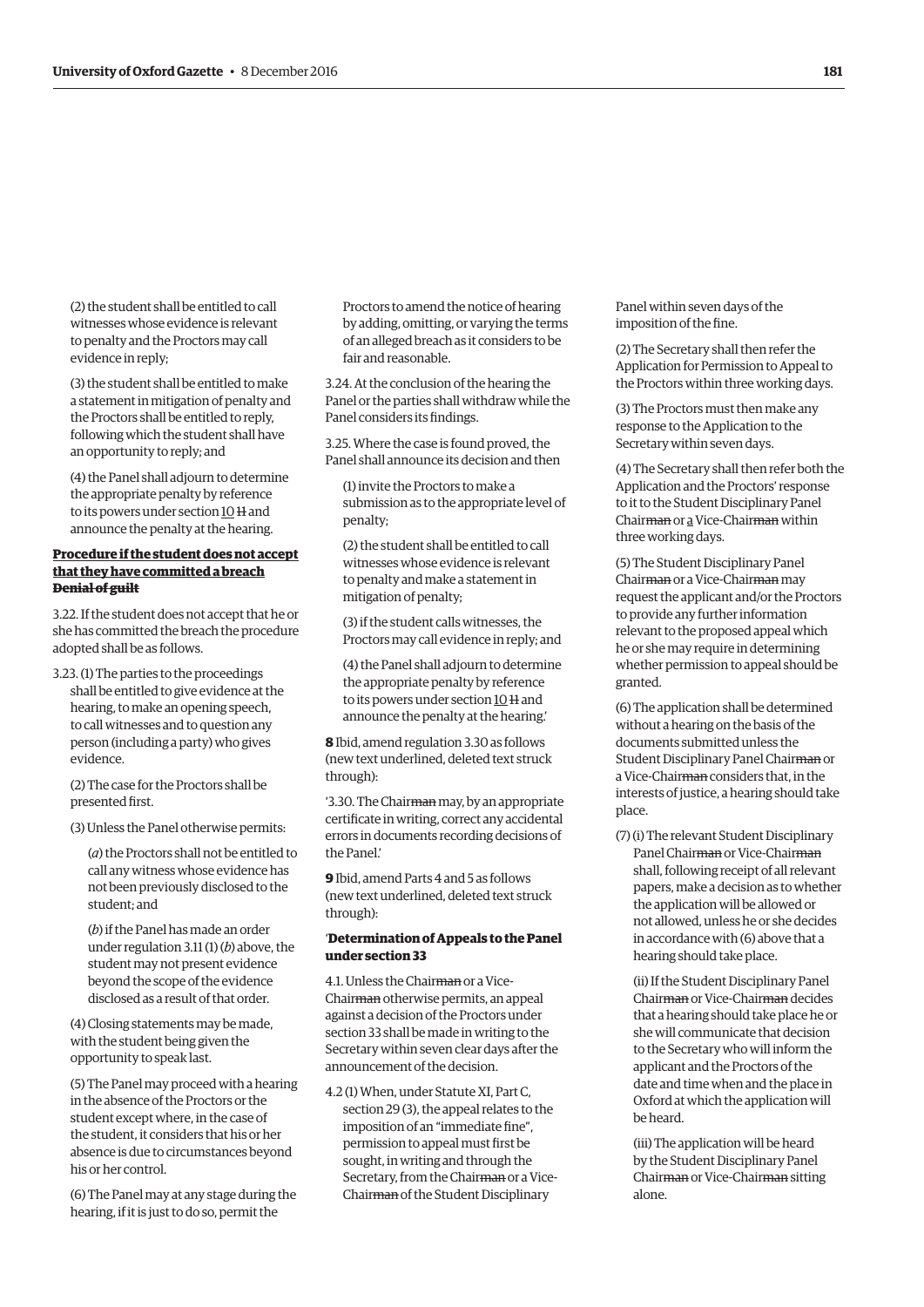(8) In deciding whether to give permission to appeal the Student Disciplinary Panel Chairman or Vice-Chairman shall have regard to all the circumstances of the case including:

(i) the importance of the case to the appellant; and

(ii) whether the proposed appeal has reasonable prospects of success.

(9) The Student Disciplinary Panel Chairman or Vice-Chairman shall within seven days of receipt of all papers or of any hearing, if later, send his or her decision with reasons in writing to the applicant and the Proctors via the Secretary of the Student Disciplinary Panel.

(10) If the Permission to Appeal is granted, then the Secretary shall convene a hearing of the Student Disciplinary Panel in accordance with Part 3 4 of these regulations.

(11) If the Permission to Appeal is refused, then the applicant shall have the right to make an Application for Permission to Appeal to the Student Appeal Panel, in accordance with Part 9 8 of these regulations.

4.3. The appeal shall state whether it is made against the finding of proof of the breach offence or breaches offences or against the penalty or against both proof and penalty and shall set out the grounds of the appeal.

4.4. Within three days of receiving the appeal the Secretary shall deliver a copy of it to the Proctors.

4.5. Within seven days of receiving notice of the appeal the Proctors shall deliver to the Secretary:

(1) all documents previously served on the student by the Proctors; and

(2) a written statement of their reasons for their decision.

4.6. The procedure for the conduct and hearing of the appeal shall be as set out in Part 3 of these regulations so far as is applicable.

4.7. Pending the determination of an appeal under this Part, the Panel may on the application of the appellant suspend or defer the payment of a fine and/or compensation.

#### **Part 5**

#### **Appeals made under section 41 34 (2), 43 36 (2) or section 48 (3) (***c***)41 (5)**

5.1. Any appeal made to the Panel under section 41 34 (2), section 43 (2) or section 48 (3) (*c*) 41 (5) shall be made in writing to the Secretary setting out the reasons for the appeal.

5.2. (1) Within three days of receiving the appeal the Secretary shall deliver a copy of it to the Proctors.

(2) If the appeal is made under section 41 34 (2), the Secretary shall also deliver a copy of it to the head of the student member's college and shall invite the college to make a written submission within five days of receiving notice of the appeal.

5.3. Within seven days of receiving notice of the appeal or ten days if the appeal is made under section 41 34 (2) the Proctors shall deliver to the Secretary their response to the appeal which shall include:

(1) all documents previously served on the student by the Proctors;

(2) where applicable, a written statement of the reasons for their action; and

(3) any other evidence on which the Proctors intend to rely in support of their response.

5.4. The Secretary shall set a date and time for the hearing as expeditiously as possible, but giving not less than seven clear days' notice of the date and time to the student concerned and to the Proctors.

5.5 The Secretary shall send to the student member not less than seven days before the hearing a copy of the Proctors' response to the appeal under regulation 5.3 and the submission made by the college under regulation 5.2 (2) as may be applicable.

5.6. The procedure for the conduct and hearing of any appeal under this Part shall be as set out below.

5.7. (1) The parties to the proceedings shall be entitled to give evidence at the hearing, to make an opening speech, to call witnesses, and to question any witness.

(2) The case for the Proctors shall be presented first.

(3) Closing statements may be made, the student concerned being given the opportunity to speak last.

5.8. The Secretary shall keep a sufficient record of the proceedings.

5.9. At the conclusion of the hearing the Panel or the parties shall withdraw while the Panel considers its decision.

5.10. The Panel may adjourn any proceedings from time to time, if it is just to do so, on such terms as it thinks fit.

5.11. (1) The Panel shall announce its decision at the hearing and shall supply reasons for its decision in writing, normally within two weeks of the conclusion of the hearing.

(2) The Secretary shall provide copies of the decision to the Proctors and to the student concerned.

5.12. The Chair<del>man</del> or Vice-Chair<del>man</del> may, by an appropriate certificate in writing, correct any accidental errors in the documents recording decisions of the Panel.'

**10** Ibid, amend regulation 8.3 as follows (new text underlined, deleted text struck through):

'8.3. The procedure for considering the matter shall be the procedure set out in Part 3 of these regulations so far as applicable and, if the Panel finds the complaint proved, it shall have the powers referred to in section 46 39 (2).'

**11** Ibid, amend regulation 9.1 as follows (new text underlined):

'9.1. Written notice of any application for permission to appeal to the Student Appeal Panel against any decision of the Student Disciplinary Panel under the provisions of Statute XI shall clearly set out the grounds for appeal and (unless the Student Appeal Panel otherwise permits) be lodged with the secretary of the Student Appeal Panel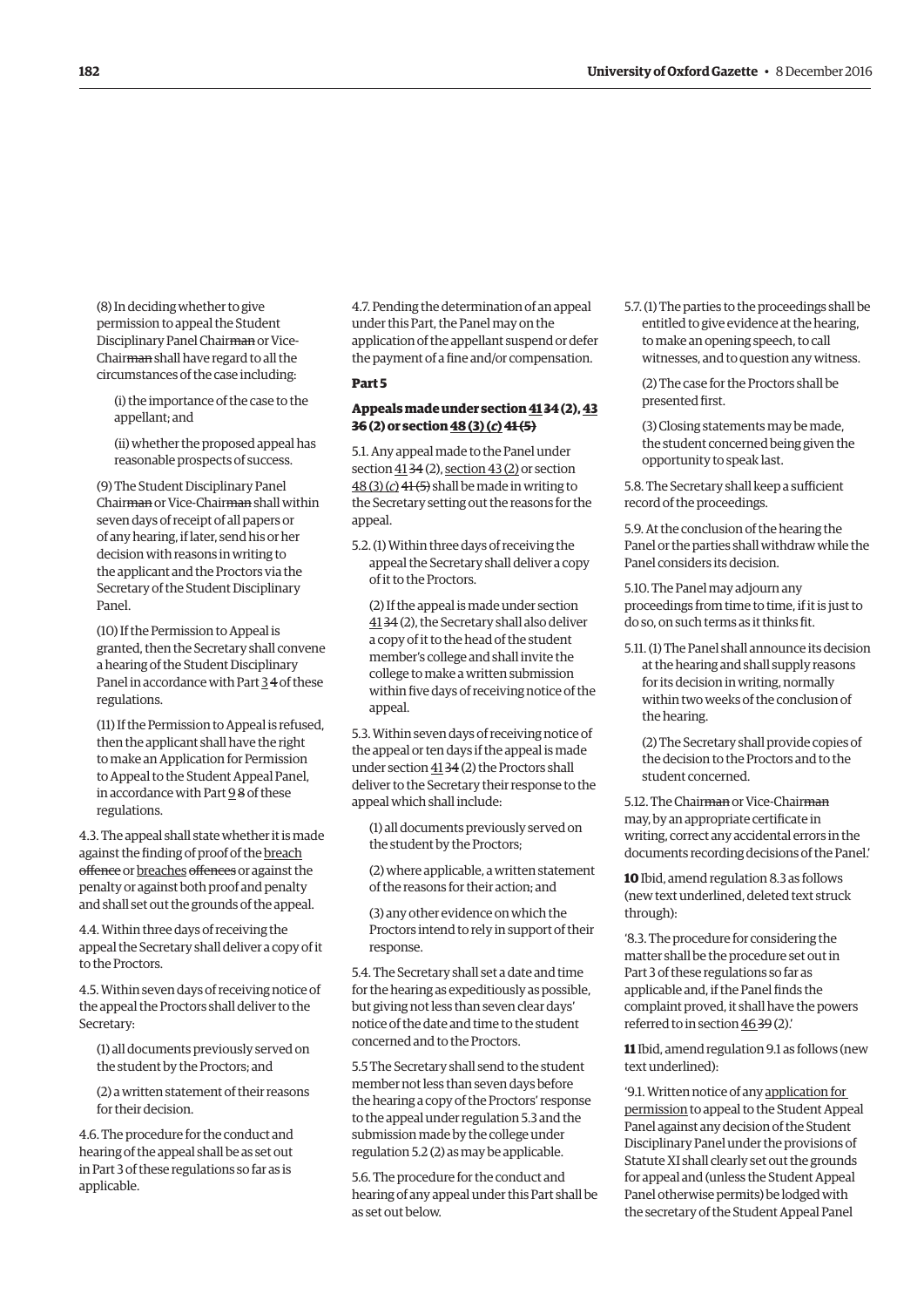## Notices

<span id="page-8-0"></span>not later than 14 days from the date of the Student Disciplinary Panel's written decision or reasons for its decision.'

**12** In ICTC Regulations 1 of 2002, concerning the use of IT facilities, delete existing regulation 14 (2) and substitute (new text underlined):

'14. (2) Access to facilities may be withdrawn under section 48 or 49 of Statute XI pending a determination, or may be made subject to such conditions as the Proctors or the Registrar or other decision-maker (as the case may be) shall think proper in the circumstances.'

#### **(2) Voting on a Resolution approving the conferment of an Honorary Degree**

#### *Explanatory Note*

Colin Harris joined the Bodleian Library in 1967. He worked in the Duke Humfrey Reading Room (from 1968) and then the Modern Papers Reading Room in the New Bodleian (from 1980), before being appointed as Superintendent of the Special Collections Reading Rooms. He will retire in September 2017 having given 50 years' continuous and exemplary service to the Bodleian. The outstanding feature of his career has been his truly dedicated service to all types of library reader – from senior academics to masters' students, professional writers to amateur historians – whom he has advised with expertise and unfailing patience.

#### *Text of Resolution*

That the conferment of the Degree of Master of Arts, *honoris causa*, upon Colin Harris be approved.

If the resolution is approved, the degree will be conferred at a ceremony on a date to be confirmed.

#### **Congregation** 2 March

#### **Elections**

Board of the Faculty of Law

Details are in '[Elections'](#page-15-0) section below.

#### **Note on procedures in Congregation**

¶ Business in Congregation is conducted in accordance with Congregation Regulations 2 of 2002 [\(www.admin.ox.ac.uk/statutes/](http://www.admin.ox.ac.uk/statutes/regulations/529-122.shtml) [regulations/529-122.shtml\). A p](http://www.admin.ox.ac.uk/statutes/regulations/529-122.shtml)rintout of these regulations, or of any statute or other regulations, is available from the Council Secretariat on request. A member of Congregation seeking advice on questions relating to its procedures, other than elections, should contact Mrs F Burchett at the University Offices, Wellington Square (telephone: (2)80199; email: felicity. [burchett@admin.ox.ac.uk\); questions](mailto:felicity.burchett@admin.ox.ac.uk)  relating to elections should be directed to the Elections Officer, Ms S L S Mulvihill [\(telephone: \(2\)80463; email: elections.](mailto:elections.office@admin.ox.ac.uk) office@admin.ox.ac.uk).

#### **Consultative Notices**

#### **Mathematical, Physical and Life Sciences Division/Education Committee**

#### REVIEW OF THE DEPARTMENTS OF PLANT SCIENCES AND ZOOLOGY

Education Committee and the Board of the Mathematical, Physical, and Life Sciences Division are undertaking a review of the Departments of Plant Sciences and Zoology as part of Council's programme of rolling reviews of departments.

Teaching and learning issues will be given preliminary consideration by a 'teaching and learning' sub-panel on 23 January. This panel will be composed of internal members of the review panel, and (if available) one external, and will be chaired by the Associate Head of Division (Academic), Professor Robert Taylor. The conclusions of this sub-panel will be reported as recommendations to the full review committee, which will meet 3–5 May and will be chaired by the Head of Division, Professor Donal Bradley.

The Review Committee would welcome written comments on matters falling within its terms of reference given below. These should be sent to Jared Hutchings (email: jared.hutchings@mpls.ox.ac. [uk\). Comments on detailed learning and](mailto:jared.hutchings@mpls.ox.ac.uk)  teaching matters should be sent by **13 January** in advance of the teaching and learning panel. Comments on any other matters should be sent by **7 April**.

The terms of reference of the review are:

**1** To review the quality of academic activities in the two departments, by reference to:

- international standards of excellence;
- action taken since the last review of the departments;
- planning statements at department and divisional levels, and in the context of the University's mission statement and strategic/corporate plan.

#### In particular:

(*a*) the quality of the research of the departments, including their participation in interdepartmental,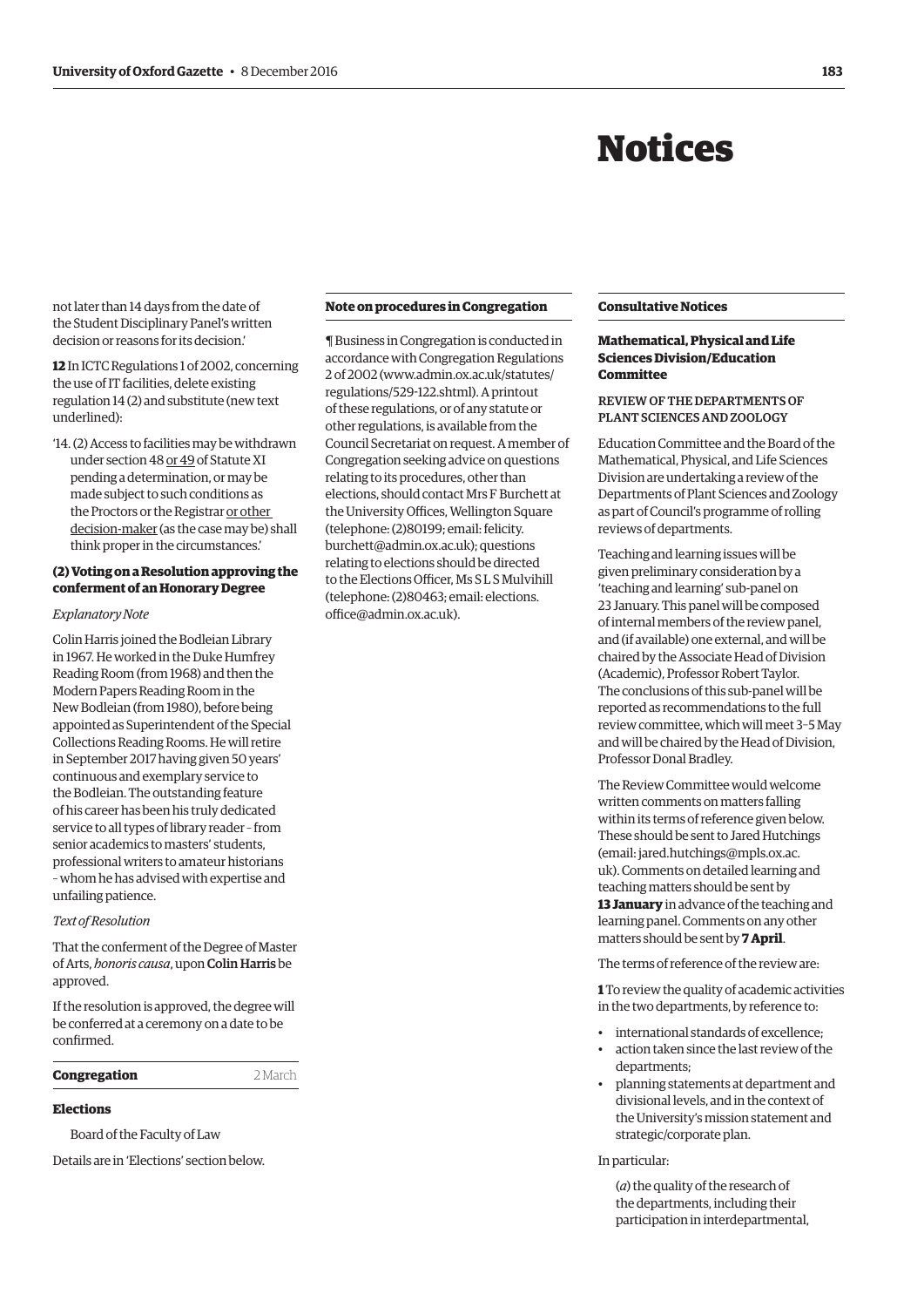interdivisional and interdisciplinary activities, their research profile and strategy, and future challenges and opportunities;

(*b*) the quality of undergraduate and graduate programmes, and their delivery and related issues, including:

- access and admissions
- curriculum design and programme structure
- teaching, learning and assessment
- the relationship between teaching and research
- academic and pastoral support and guidance
- the provision and use of learning resources (including staff resources)
- specific arrangements for the pursuit of graduate studies
- relationships with colleges
- quality assurance mechanisms;

(*c*) the organisation of the departments, their management structure and the relationship between the departments and the Mathematical, Physical and Life Sciences Division, including such matters as:

- strategic planning (including relationship to the divisional five-year plan and the University's strategic/ corporate plan)
- academic and non-academic staffing and recruitment
- student number planning
- terms of appointment for academic staff, including career development and equal opportunities issue
- fundraising;

(*d*) the relationship (structural and operational) between units within the departments, and between the departments and cognate subject areas and colleges to which they are linked in teaching and research.

**2** To consider the current and longterm financial position of, and funding arrangements for, the departments, and its financial strategy.

#### **General Notices**

#### *Gazette* **publication arrangements**

This is the final *Gazette* of Michaelmas term.

The first *Gazette* of Hilary term will be published on 12 January. The usual deadlines will apply.

#### **The Prevent duty**

Following the approval of the resolution on 31 May (see *Gazette* No 5136, 9 June 2016, [p613\), the University's Prevent Steering](http://www.ox.ac.uk/gazette/2015-2016/9june2016-no5136/councilandmaincommittees/#234267)  Group has published a draft training plan on the University's Prevent website [\(www.](http://www.ox.ac.uk/staff/working_at_oxford/policies_procedures/prevent-duty) [ox.ac.uk/staff/working\\_at\\_oxford/policies\\_](http://www.ox.ac.uk/staff/working_at_oxford/policies_procedures/prevent-duty) [procedures/prevent-duty\). M](http://www.ox.ac.uk/staff/working_at_oxford/policies_procedures/prevent-duty)embers of Congregation are invited to send comments [on the draft plan to prevent@admin.ox.ac.](mailto:prevent@admin.ox.ac.uk) uk by **15 December**.

#### **Committee on Animal Care and Ethical Review**

#### ANNUAL REPORT 2015–16

The University's local ethical review process was set up in 1999 to ensure that all aspects of research involving animals conform to the requirements of the Animals (Scientific Procedures) Act 1986, revised in 2012 and commonly referred to as A(SP)A. The Animal Care and Ethical Review Committee (ACER) is required to report annually to Council and, through it, to Congregation. ACER provides assurance to the Establishment Licence Holder on the ethical treatment and welfare of animals used in conjunction with the medical and zoological research projects that are undertaken in departments across the University. This report summarises the range of work carried out and the support measures in place to ensure compliance with A(SP)A and the requirements of the Home Office Animals in Science Regulation Unit.

A(SP)A requires that research using animals is properly justified, that any viable alternatives to their use are fully considered, and in all cases where animals are subjected to invasive or non-invasive procedures that any and all suffering is kept to a minimum. The University's Animal Use Policy requires that everyone whose research includes the use of animals is

proactive in pursuing the refinement, reduction and replacement (usually referred to as the 3Rs) in procedures involving live animals wherever possible and that they engage fully in the ethical review process of review and monitoring of animal work. The Animal Use Policy also commits the University to providing standards of accommodation and care that exceed, wherever possible, the minimum standards required by legislation. The responsibility for provision and maintenance of the accommodation and facilities is devolved to the Director of Biomedical Services who works with animal care staff and researchers to ensure that animal facilities are managed and maintained as efficiently and to as high a standard as possible. The Biomedical Sciences Building, which was completed in 2008/9, has raised standards of animal welfare through the provision of world-class facilities for animals in the University's Science Area. The University also employs a number of Veterinary Surgeons, some of whom are designated Named Veterinary Surgeons under the Home Office Licence for the Establishment. The Veterinary Surgeons liaise with animal care staff and researchers and ensure that all aspects of animal health and welfare are considered at all stages of research projects. The Veterinary Surgeons are also involved in the local ethical review process.

The Veterinary Surgeons have put in place a Refinement Initiative to promote best practice, integration of new techniques and resources, and a comprehensive process for the retrospective review of Project Licences. The Veterinary Team also contributes to Departmental Animal Welfare Meetings to provide timely updates to the research community on various topical and practically relevant issues which relate to animal welfare, compliance and the 3Rs. The Veterinary Team continue to assist researchers to resolve animal health issues related to procedures and clinical disease. In the past year the team also provided certificates for animals that were exported, supplied a range of drugs and medicines and attended and presented at various workshops and conferences related to the use of animals in research.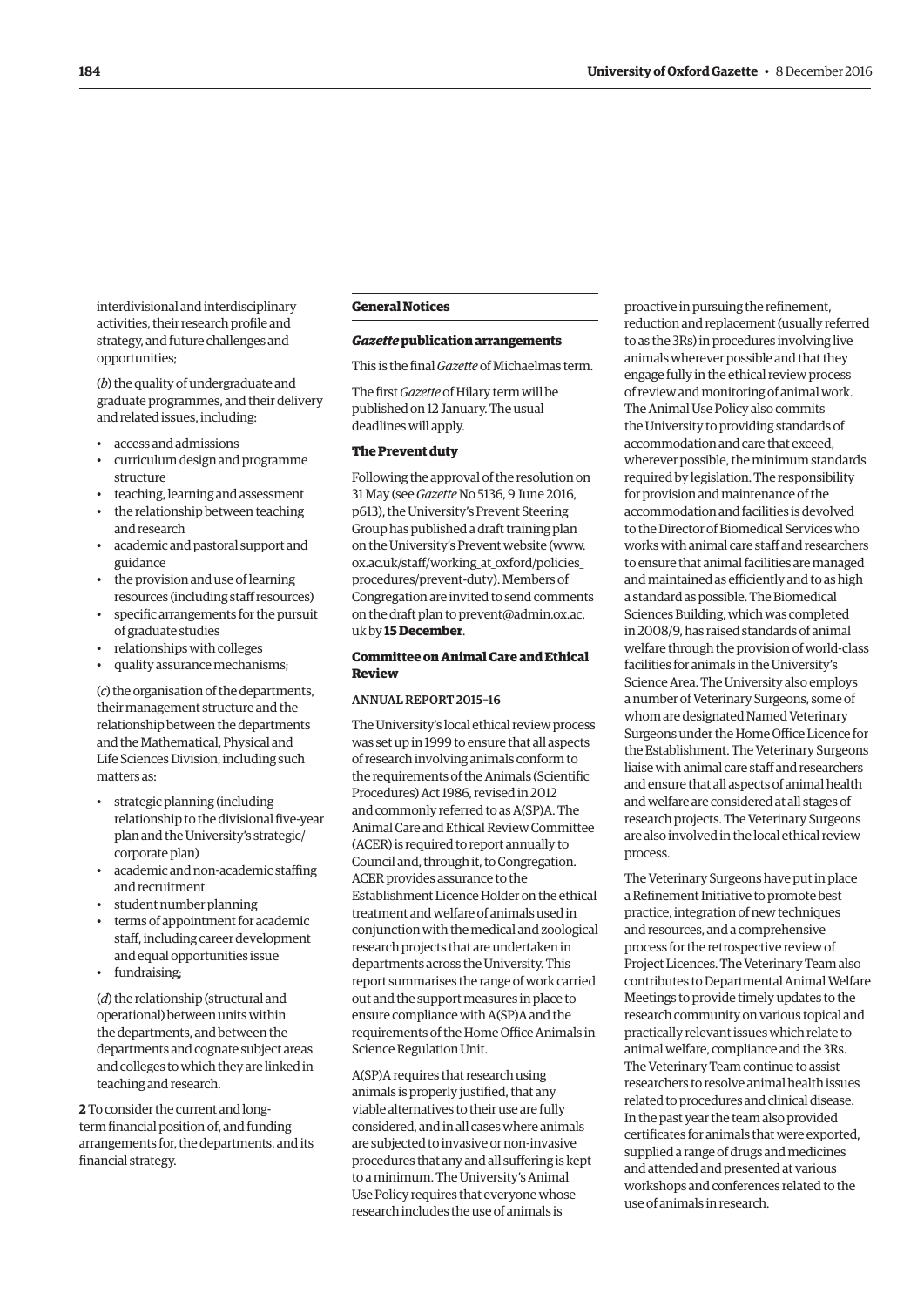The Home Office Inspectors made around 24 visits to the 7 separate animal facilities during the current reporting year, all of which were unannounced. During the period of the report there were no issues associated with non-compliance reported in respect of the facilities, or the schedule of premises for the University.

#### *The Animal Welfare and Ethical Review Bodies*

There are currently six Animal Welfare and Ethical Review Bodies (AWERBS) that consider applications for new project licences, amendment requests for current project licences, retrospective reports on current project licences and any other welfare and ethical review matters relevant to animal-based research involving staff working at the University. The review process also includes the promotion of the 3Rs and review and discussion of any animal-related research that falls outside of A(SP)A but is covered by the European Directive 63/2010, and any collaborative or joint ventures involving Oxford-based researchers that takes place elsewhere in the world. Collaborative research projects that fall outside the jurisdiction of A(SP)A and the EU Directive are required to demonstrate that they meet a similar standard of welfare and ethics that apply to research carried out in Oxford.

The Animal Care and Ethical Review Committee is the overarching ethical review board and acts in collaboration with the five Departmental AWERBs and a subcommittee that considers the application of the principles of the 3Rs in research. The ACER Committee considers project licence applications that have severe category protocols or employ novel techniques in the type of research undertaken, and any projects that use sensitive species. The Local or Departmental AWERBs review project licence applications that involve mild or moderate protocols in the planned research. In 2015 it was proposed that AWERB Committees should adopt a paperless strategy to reduce paper use and save time in the preparation and circulation of review documentation. This year the paperless initiative for committees has proved very effective and most committee members

now use electronic format papers for review and at meetings. The proposal to utilise the Sharepoint system to process committee papers and applications is still under review at the time of the report. In the meantime the Sharepoint site is used to provide online access to a series of guidance documents and information to assist researchers and applicants with preparation of Personal and Project Licences and participation in the review process, committee dates and deadline information.

#### *AWERB Hub*

An initiative by the national Animals in Science Committee (ASC), an nondepartmental public body sponsored by the Home Office, to set up a series of AWERB Hubs saw Oxford nominated as a hub for nine research establishments in the region. The concept is to provide a discussion forum for sharing best practice, information and collaboration. To date the scheme is in the early stages and further guidance from the ASC is awaited.

#### *Home Office Licences*

The Home Office online application system, ASPeL, is fully operational and all Personal Licences at Oxford are managed through the online system. The Home Office invited Oxford to participate in the early adopter programme to extend the online application process to Project Licences. In early 2016 the Home Office Administration Unit in BMS began supervising Project Licence applicants as they submitted their application to the Inspectors, following approval under the University's Ethical Review Process.

#### *Personal Licences*

During the period of the report there were a total of 1,318 Personal Licences held by researchers at the University of Oxford. The Personal Licence authorises the holder to undertake various procedures according to their individual training and supervision qualifications. Each Personal Licence Holder is required to qualify at Home Office approved training courses before being permitted to handle or perform surgical procedures on animals. Animal care staff also are required to undertake training on

approved courses run by the Institute of Animal Technology in order to fulfil their duties. Home Office approved training courses are run within the Biomedical Services Department at regular intervals during the year. During the year a total of 209 new Personal Licences were issued to University staff and 201 Personal Licences were revoked for staff and students who ended their courses, completed their research or moved to other establishments.

#### *Project Licences*

The Home Office extended the ASPeL online licensing process to Project Licences during the year. Project Licence applications are only submitted to the Home Office once they have successfully completed the University Ethical Review Process. To date 12 new Project Applications have been submitted online instead of in paper format. As current licences expire or require substantial amendment these will be submitted online.

There were a total of 156 active Project Licences held by researchers at the University during the period of the report compared to 152 active Project Licences during the previous reporting period. Project Licences authorise the holder to undertake a research project that has clearly defined objectives and anticipated outcomes and each is valid for a period of five years. Project Licence Holders are responsible to the Home Secretary for the compliance and conduct of all researchers working under their project and for compliance with the closely defined procedures that may be carried out in pursuit of their research goals. The University's Home Office Liaison Officers in Biomedical Services are involved throughout the Project Licence applications process in their role as secretary to the AWERBs and provide guidance to applicants in the initial stages of drafting a new project licence in terms of layout and content prior to the Veterinary Surgeon and Named Animal Care and Welfare Officer (NACWO) review. During the year, a total of 33 new project applications were considered and approved by the AWERBs compared to 15 applications in 2014–15, and a total of 48 amendment requests for existing projects were reviewed and approved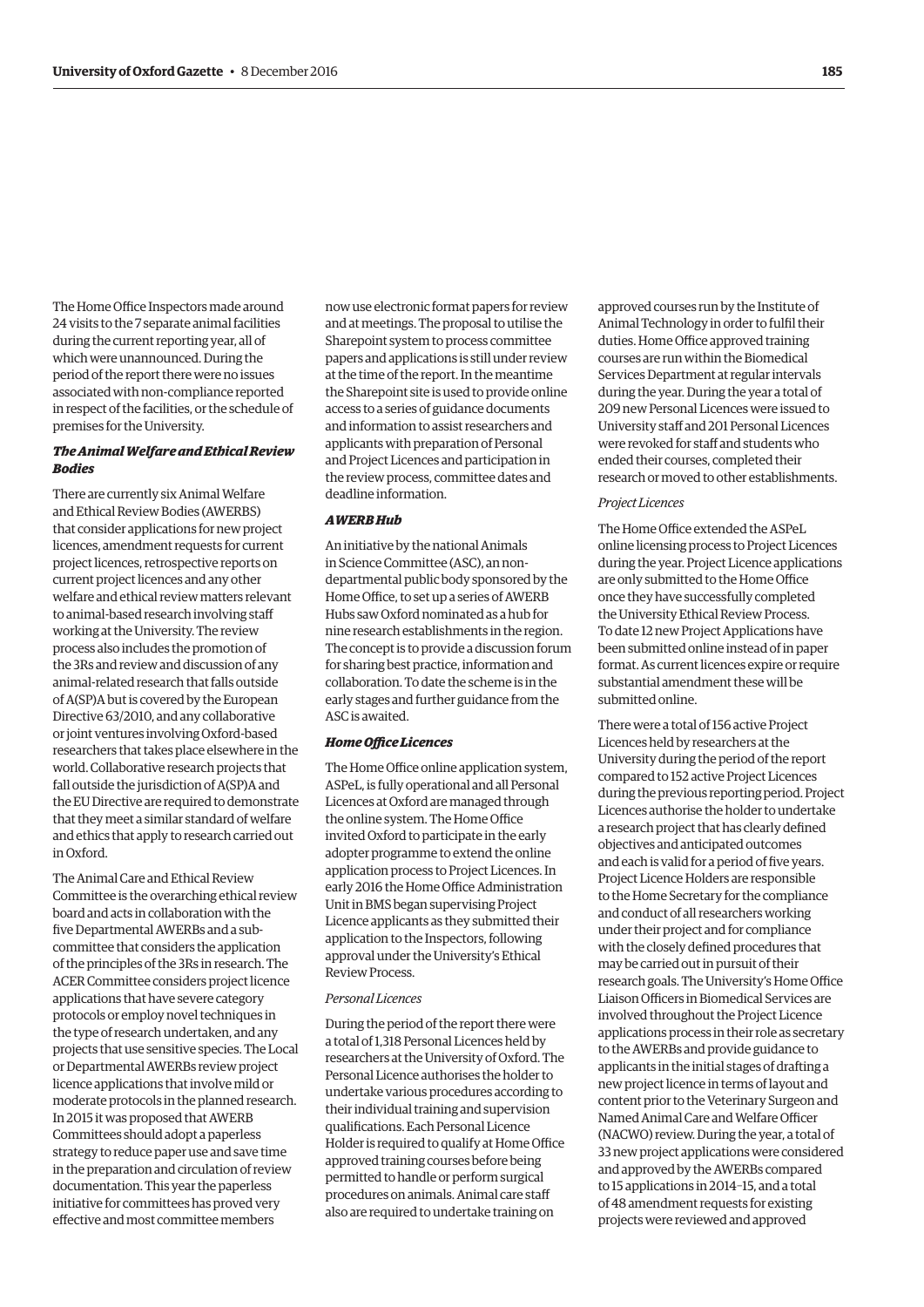compared to 44 amendment requests in the previous year. During the year there were non-compliance issues in relation to three project licences; these were dealt with administratively by the Home Office and the Establishment Licence Holder.

The distribution of active project licences between the AWERBs at the end of the reporting period was as shown in the table below.

| Animal Welfare and<br><b>Ethical Review Body</b>                                        | Total<br>$(152)^1$ | %<br><b>PPLs</b> |
|-----------------------------------------------------------------------------------------|--------------------|------------------|
| Animal Care and<br><b>Ethical Review</b><br>Committee                                   | 31                 | 23               |
| Clinical Medicine                                                                       | 75                 | 49               |
| Department of<br>Physiology, Anatomy<br>and Genetics with<br>Experimental<br>Psychology | 18                 | 12.              |
| Pathology                                                                               | 10                 | 7                |
| Pharmacology                                                                            | 15                 | 10               |
| Zoology                                                                                 | 3                  | 2                |

Processing time for applications and amendments includes the internal review by the Named Veterinary Surgeon, NACWO, AWERBs and final granting by the Home Office. During the period of this report the average processing time was 150 working days for original Project Licence applications and 100 working days for a Project Licence amendment.

A review of the efficiency of the AWERBs was reported to ACER in July 2016. The recommendations included some changes to the current number and constitution of the AWERBs across the University. The recommendations are in the process of review and implementation.

#### *Species Used and Severity of Procedures*

Animals are used in research only where there is no viable or satisfactory alternative available. All projects are subject to assessment by internal review within the University and by the Home Office where the potential benefits are considered against the adverse effects and potential cost to the animals concerned. The University pursues research using a number of non-animal methods such as computer modelling, tissue culture, cell and molecular biology, and research with human subjects. These methods continue to be used and integrated into research projects wherever possible and appropriate and new technology will be incorporated if it is deemed to offer a useable alternative; however, animal experimentation continues to remain necessary in certain circumstances where technology is currently lacking.

Projects where the use of animals is necessary include research into the prevention and treatment of human diseases (including cancer, HIV, tuberculosis, Parkinson's, diabetes and heart failure); and the study of host–parasite interactions (for example in malaria) continues to be an area where it is necessary to understand the interaction between systems (including the effects which chemical or neural changes may have on the circulation, respiration or other functions). Similarly, where it is necessary to study behaviour or complex brain functions, transplantation and musculoskeletal research, the use of animals is still necessary though restricted to the minimum number required. The involvement of a broad range of individuals in the ethical review process, including lay members and animal care staff, ensures that it remains proactive in pursuing the adoption of best practice, promoting a culture of care and encouraging education and training to enhance staff skills and raise awareness of ethical issues.

A variety of different species of animals are used in research projects at the University as may be seen from the table below:

**Species Number used in 2015–16 Number used in 2014–15**  Mouse 207,216 208,905 Fish (Zebrafish) | 16,051 | 13,136 Rat 1 2.363 3.880 Frog 322 280 Guinea pig  $\begin{array}{|c|c|c|c|c|} \hline \text{G} & \text{B1} & \text{B1} \end{array}$ Ferret 1 38 27 Rabbit  $\begin{array}{ccc} 2 & 2 \end{array}$ Non-human primates 2 5

The actual severity of procedures reported during 2015–16, drawn from the Return of Procedures forms sent to the Home Office, were as shown in the table below:

| University of Oxford Return of<br><b>Procedures 2015: Severity</b> |      |
|--------------------------------------------------------------------|------|
| Mild                                                               | 53%  |
| Sub-threshold                                                      | 29%  |
| Moderate                                                           | 14%  |
| Non-recovery                                                       | 3%   |
| Severe                                                             | 1%   |
| Total                                                              | 100% |

#### *Training*

A series of training courses is run by Biomedical Services for researchers to gain Home Office accredited qualifications in procedures involving animals. The courses are run at regular intervals throughout the year and are designed to cater for delegates from within the University and other establishments. The veterinary team teach the majority of the accredited modular Laboratory Animal Management and Welfare course (successful completion of which is a requirement for new personal licence holders), which run four times a year, either delivering lectures or running practical sessions. The adoption of WebLearn to host training materials has proved successful and students are able to access pre-reading and guidance information prior to attendance at the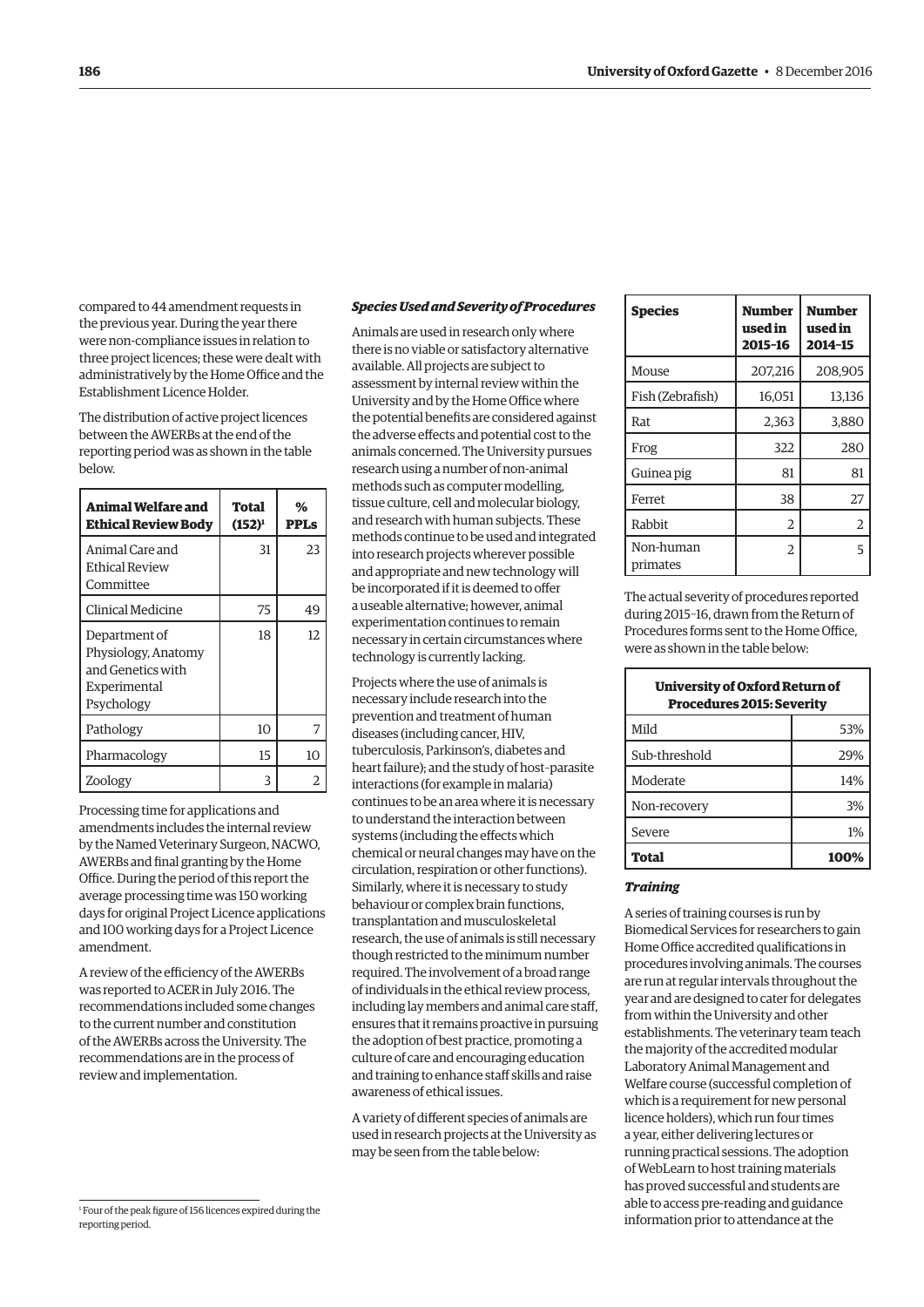course. The training courses have achieved accreditation from the Federation of Laboratory Animal Science Associations (FELASA) which provides parity with European training standards and programmes for those who complete the courses. The lead trainer, the two Named Veterinary Surgeons and a member of Biomedical Services act as Named Training and Competence Officers under the Home Office Establishment licence, and provide additional support for licence holders and assurance for the University that appropriate training is undertaken. This year the lead trainer received an RSPCA award for outstanding contributions to the understanding of laboratory rodent behaviour and reducing the numbers of animals used in experiments through better design and statistical analysis.

During the year a total of 208 delegates attended and passed the Modular Training Courses for researchers and 41 delegates attended the Module 5 Course designed for those intending to apply for Project Licences.

The Oxford Online Supervision and Competency Recording database (OSCR) for all Personal Licensees has now been fully populated with details of the training and levels of competence of Project Licence Holders and Personal Licence Holders who work with animals. Animal care staff and technicians and Veterinary Surgeons are included in the record and an updated report on staff capabilities may be obtained at any given time in support of review or compliance matters. There remains in place a programme of regular audits of the information held in the system and all licence holders have to be endorsed by a competent trainer or supervisor in order to be able to complete any type of procedure and animal care work.

In addition to training courses and recording of competence, members of the Home Office Administration Unit (HOAU) within Biomedical Services attend the Departmental Animal Welfare Meetings each term to promote best practice, the 3Rs aspects of ongoing research and to discuss the importance of compliance with A(SP)A. HOAU staff attended 13 Animal

Welfare Meeting groups across the medical and scientific departments during the year. Training and information delivered at the meetings included a number of topics such as Annual Return of Procedure Guidance, the Refinement Initiative, access to SharePoint and available resources, Effective Breeding according to the Home Office GAA toolkit, and various training and education updates.

#### *Engagement with other Organisations*

The University of Oxford remains a signatory (one of over 250) to the statement supporting the EU Directive on the protection of animals used for scientific purposes.

In February 2016 Medical Sciences Division and Department of Biomedical Sciences hosted the second annual Oxford 3Rs Research Day<sup>2</sup> in the Department of Pharmacology. The Research Day was attended by some 60 delegates including Project Licence Holders, Personal Licence Holders, Veterinary Surgeons, Animal Welfare Staff and others with an interest in animal-based research. The programme included presentations and discussion sessions on a variety of subjects including replacement technology, the importance of public engagement in animal research, non-invasive reporting methods on animals in longitudinal studies, experimental design and the importance of appropriate reporting on animal studies. In addition to the talks the University's 3Rs Resource on SharePoint was launched with the aim to improve the ways in which the University fulfils some of its commitments to the 3Rs, improve engagement of researchers with adopting advances and developments in the 3Rs.

In June 2016 Biomedical Services hosted a review of the implementation of the Home Office Guidance on Efficient Breeding of Genetically Modified Animals. The review team comprised four Home Office Inspectors who conducted a table top review and also visited the principal

breeding unit. The review found the University's implementation of the guidance to be exemplary with only four minor recommendations. The main recommendation was that the use of the Mouse Colony Management System (MCMS) should become mandatory for all Project Licence Holders. Full implementation is expected by the end of 2016.

There have been no official external lay visitors to the BSB in the current reporting year. However, the visits to animal areas by members of staff families continues to be popular with around six taking place each year. The option for family members to visit the facility is being extended to researchers engaged in project work at the establishment.

BMS and the non-human primate research groups are currently working with Understanding Animal Research (UAR) to produce a 360-degree tour of the primate unit along with interviews regarding the nature of the work and its scientific value. Once complete the project will see the tour footage and interviews published on the UAR public-facing website.

The 3Rs Sub-Committee and the Home Office Administration Unit have continued to work during the year with the National Centre on the 3Rs (NC3Rs) to promote best practice and to incorporate the 3Rs principles in animal research projects. The Chairman of the 3Rs Sub-Committee continues to liaise with the NC3Rs as a panel member for the NC3Rs Grant Assessment Panel and has participated in exchange visits and briefings to NC3Rs coordinated projects. Oxford students and researchers are actively encouraged to participate in NC3Rs grant programmes and an annual 3Rs Research Day is coordinated by the Home Office Administration Unit within BMS.

<sup>2</sup> The Oxford 3Rs Day featured in a UAR blog with video interviews with Oxford researchers details of which may [be seen at http://www.understandinganimalresearch.org.](http://www.understandinganimalresearch.org.uk/news/animal-welfare-alternatives/animal-welfare-at-oxford-university) uk/news/animal-welfare-alternatives/animal-welfare-atoxford-university.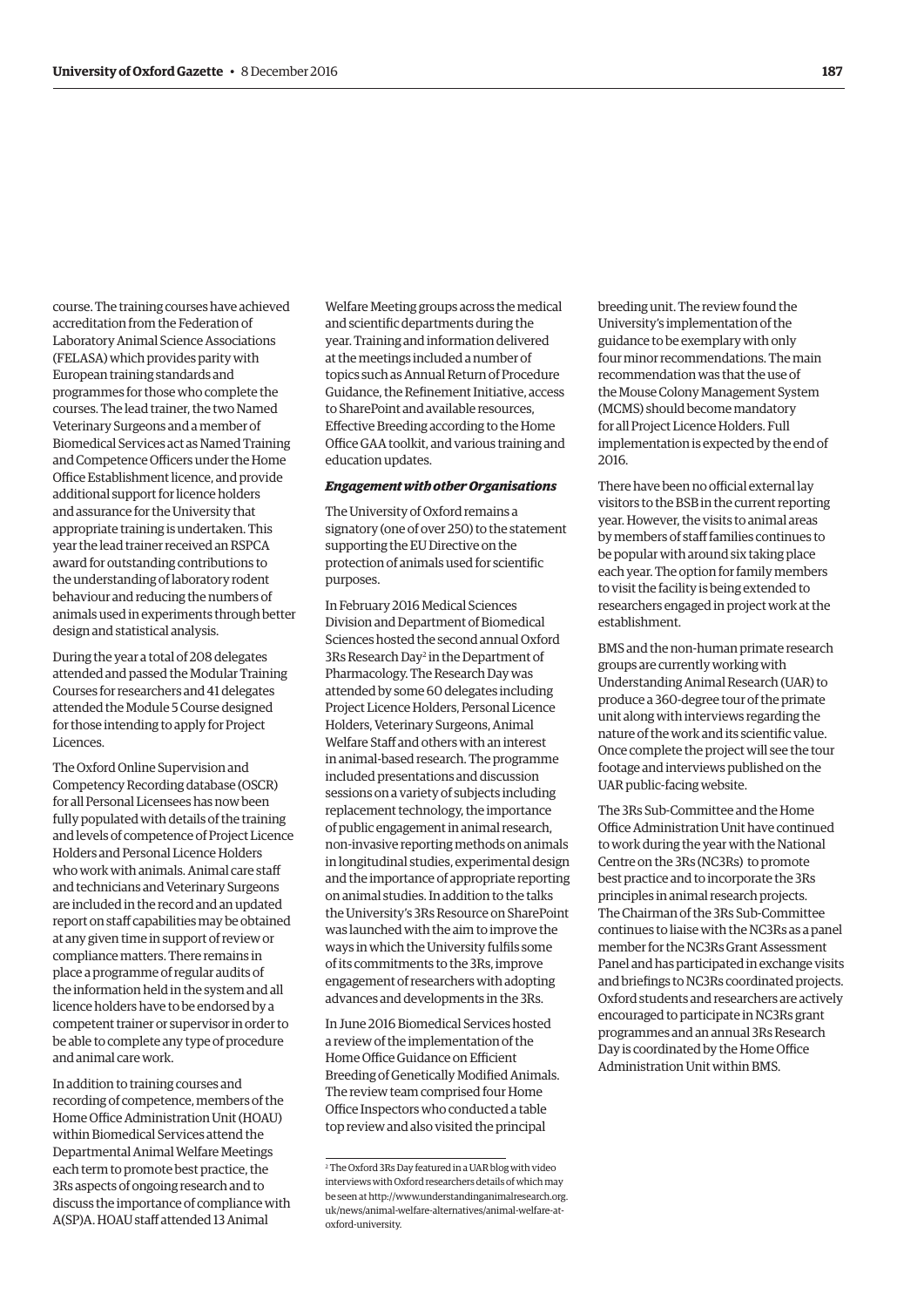### Lectures

#### <span id="page-13-0"></span>**Visiting Professorships**

#### **Humanities**

The Humanities Board has conferred the title of Visiting Professor of Greek History on Professor Irad Malkin, BA Tel Aviv, MA PhD Pennsylvania, Professor of Ancient Greek History, Tel Aviv, from 1 October 2016 until 30 September 2019.

#### **Medical Sciences**

The Medical Sciences Board has conferred the title of Visiting Professor of Sarcoma Pathology on P C W Hogendoorn, PhD, MD, for a further period of 3 years from 1 November 2016.

The Medical Sciences Board has conferred the title of Visiting Professor of Musculoskeletal Sciences on M Kjaer, MD DMedSci Copenhagen, for a period of 3 years from 1 January 2017.

#### **Selection Committees**

#### **Composition of Selection Committees**

The composition of the selection committees to the posts below, proceedings to fill which are currently in progress, is as follows:

#### PRO-VICE-CHANCELLOR (DEVELOPMENT AND EXTERNAL AFFAIRS)

|                                   | Appointed by      |
|-----------------------------------|-------------------|
| Vice-Chancellor.<br>in the chair  | ex officio        |
| Rector of Exeter College          | ex officio        |
| <b>Professor S Foot</b>           | <b>Humanities</b> |
|                                   | Division          |
| Professor R Goodman               | Social Sciences   |
|                                   | Division          |
| Professor P Grant                 | Mathematical.     |
|                                   | Physical and      |
|                                   | Life Sciences     |
|                                   | Division          |
| Professor Dame Kay Davies Medical |                   |
|                                   | Sciences          |
|                                   | Division          |
| Warden of Keble                   | Vice-Chancellor   |
|                                   |                   |

#### HEAD OF THE SOCIAL SCIENCES DIVISION

*Appointed by*

|                                      | Appointed by    |
|--------------------------------------|-----------------|
| Vice-Chancellor                      | ex officio      |
| Master of University College Council |                 |
| Professor G Marshall                 | Council         |
| Professor P Tufano                   | Council         |
| Professor C Adam                     | Social Sciences |
|                                      | Division        |
| Professor M Stevens                  | Social Sciences |
|                                      | Division        |
| Professor N Woods                    | Social Sciences |
|                                      | Division        |

#### **Electoral Boards**

#### **Revised composition of an Electoral Board**

The revised composition of the electoral board to the post below, proceedings to fill which are currently in progress, is as follows:

#### KING ALFONSO XIII PROFESSORSHIP OF SPANISH STUDIES

|                                      | Appointed by                     |
|--------------------------------------|----------------------------------|
| Provost of Oueen's<br>(in the chair) | The Vice-Chancellor <sup>1</sup> |
| Rector of Exeter                     | ex officio                       |
| Professor K O'Brien                  | Humanities Division              |
| Dr G Hazbun                          | Modern Languages                 |
|                                      | Faculty                          |
| Professor J King                     | Modern Languages                 |
|                                      | Faculty                          |
| Dr S Mortimer                        | <b>History Faculty</b>           |
| Dr D Moran                           | Council                          |
| Professor TO'Reilly                  | Council                          |
| Dr I Watson                          | Council                          |
| Professor J Hiddleston Exeter        |                                  |
|                                      |                                  |

1 Appointed by the Vice-Chancellor under the provisions of Statute IX, Sect. 10 and 11.

#### **Humanities**

#### **English Language and Literature**

#### LITERARY AND VISUAL CULTURE IN GOLDEN-AGE DENMARK

A seminar will be held 2–5pm on 13 January in the Radcliffe Humanities Building.

Patrick Kragelund, independent scholar: 'Constantin Hansen's *Prometheus* frescoes at the University of Copenhagen (1843–53) and the end of the old order'

Michael Hatt, Warwick: 'Homosexual time: Kristian Zahrtmann's Socrates and Alcibiades'

David Jackson, Leeds: 'Displaying Danish Golden Age painting to a non-Danish audience'

Jakob Stougaard-Nielsen, UCL: 'Hans Christian Andersen and *Illustreret Tidende* (*Illustrated News*)'

Elettra Carbone, UCL: 'On Bertel Thorvaldsen's sculpture mediated in 19th-century literature'

Colin Roth, Sheffield: tbc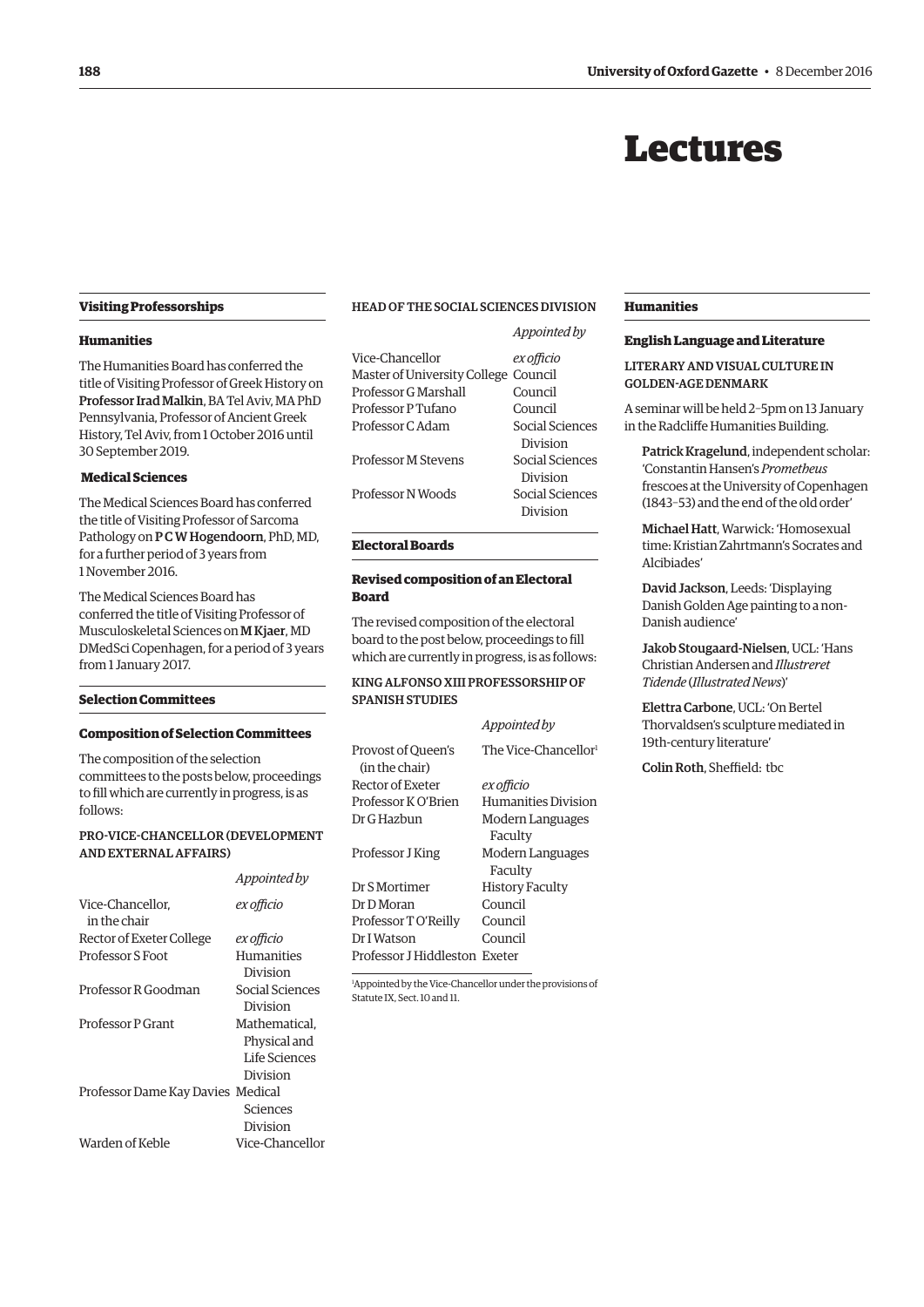## <span id="page-14-0"></span>Examinations and Boards

**Examinations for the Degree of Doctor of Philosophy**

*This content has been removed as it contains personal information protected under the Data Protection Act.*

**Examinations for the Degree of Master of Science**

*This content has been removed as it contains personal information protected under the Data Protection Act.*

**Examinations for the Degree of Master of Studies in Legal Research**

*This content has been removed as it contains personal information protected under the Data Protection Act.*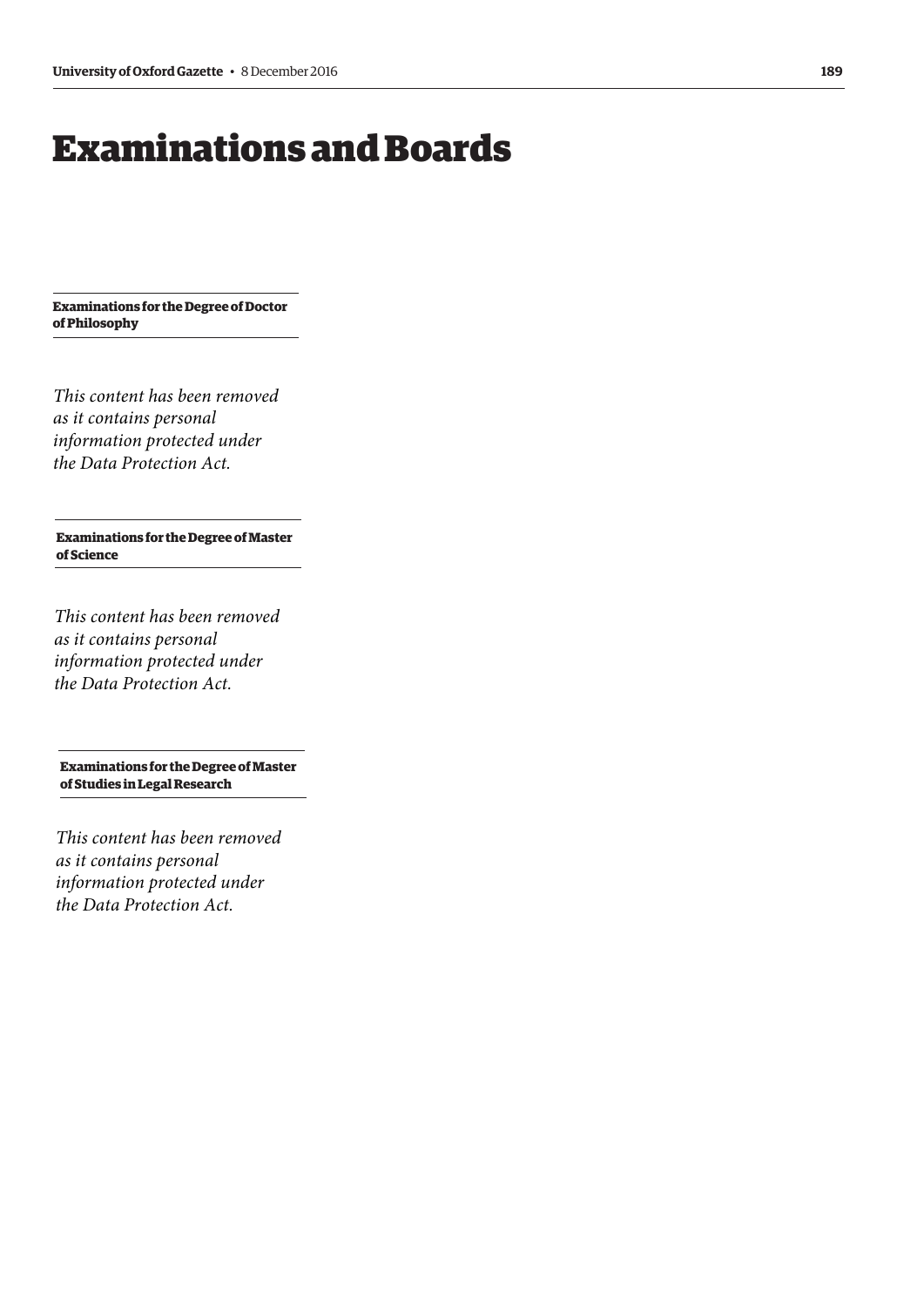## Elections

<span id="page-15-0"></span>*This content has been removed as it contains personal information protected under the Data Protection Act.*

#### **Changes to Examination Regulations**

For the complete text of each regulation listed below and a listing of all changes to regulations for this year to date, [please see www.ox.ac.uk/gazette/](www.ox.ac.uk/gazette/examinationregulations) examinationregulations.

#### **Continuing Education Board**

#### **BTH**

CERT IN THEOLOGICAL STUDIES DIPL IN THEOLOGICAL STUDIES introduction of online submission of assessment

#### **Continuing Education Board/ Mathematical, Physical and Life Sciences Board**

MSC IN MICROELECTRONICS, OPTOELECTRONICS AND **COMMUNICATIONS** PGDIP IN MICROELECTRONICS, OPTOELECTRONICS AND COMMUNICATIONS new course

#### **Humanities Board**

MST IN CLASSICAL HEBREW STUDIES addition of Ugaritic to optional papers available

#### **Social Sciences Board**

DPHIL IN INFORMATION, COMMUNICATION AND THE SOCIAL **SCIENCES** 

DPHIL IN SOCIO-LEGAL STUDIES introduction of part-time variant of programme

FHS OF PHILOSOPHY, POLITICS AND **ECONOMICS** 

correction to date of effect for removal of paper

| Elections | 2 March |
|-----------|---------|
|           |         |

Nominations for the election below will close at **4pm on 2 February**.

#### **Board of the Faculty of Law**

One Ordinary Member elected by all members of the faculty exclusive of the persons qualified to be Official Members as per Regulation 10 of Council Regulations 19 of 2002

*Current/Retiring Member To hold office until*

Ms Nancy Eisenhauer, Mansfield MT 2017

For further information, please contact the Secretary ([charlotte.vinnicombe@law.ox.ac.](mailto:charlotte.vinnicombe@law.ox.ac.uk) [uk\).](mailto:charlotte.vinnicombe@law.ox.ac.uk)

#### **Notes:**

Nominations in writing for the elections on 2 March, by four members of Congregation other than the candidate, will be received by the Elections Office, University Offices, Wellington Square, up to **4pm on Thursday, 2 February**.

At least one nomination in respect of each candidate must be made on an official [nomination form \(available on www.admin.](www.admin.ox.ac.uk/elections/forms/index.shtml) ox.ac.uk/elections/forms/index.shtml).

All candidates are asked to note the general requirements which apply to all committee members, as set out in Council Regulations 14 of 2002 (General Regulations of Council for Committees) [\(www.admin.ox.ac.uk/](http://www.admin.ox.ac.uk/statutes/regulations/519-122.shtml) [statutes/regulations/519-122.shtml\). Cu](http://www.admin.ox.ac.uk/statutes/regulations/519-122.shtml)rrent members seeking re-election are also asked to check for specific restrictions on consecutive service.

Candidates are invited to include with their nomination forms a written statement of no more than 250 words, setting out his or her reasons for standing and qualifications for the office being sought. In the event of a contested election, these statements will [be available online at www.admin.ox.ac.uk/](www.admin.ox.ac.uk/elections) elections and published in the *Gazette* dated 16 February. Voters may wish to wait until they have read these notes before returning their ballot papers.

Ballot papers will be sent out to members of Congregation as soon as possible after the closing date for nominations. Completed ballot papers must be received by the Elections Office not later than **4pm on 2 March**.

For further information, please contact the Elections Officer [\(shirley.mulvihill@admin.](mailto:shirley.mulvihill@admin.ox.ac.uk) [ox.ac.uk\).](mailto:shirley.mulvihill@admin.ox.ac.uk)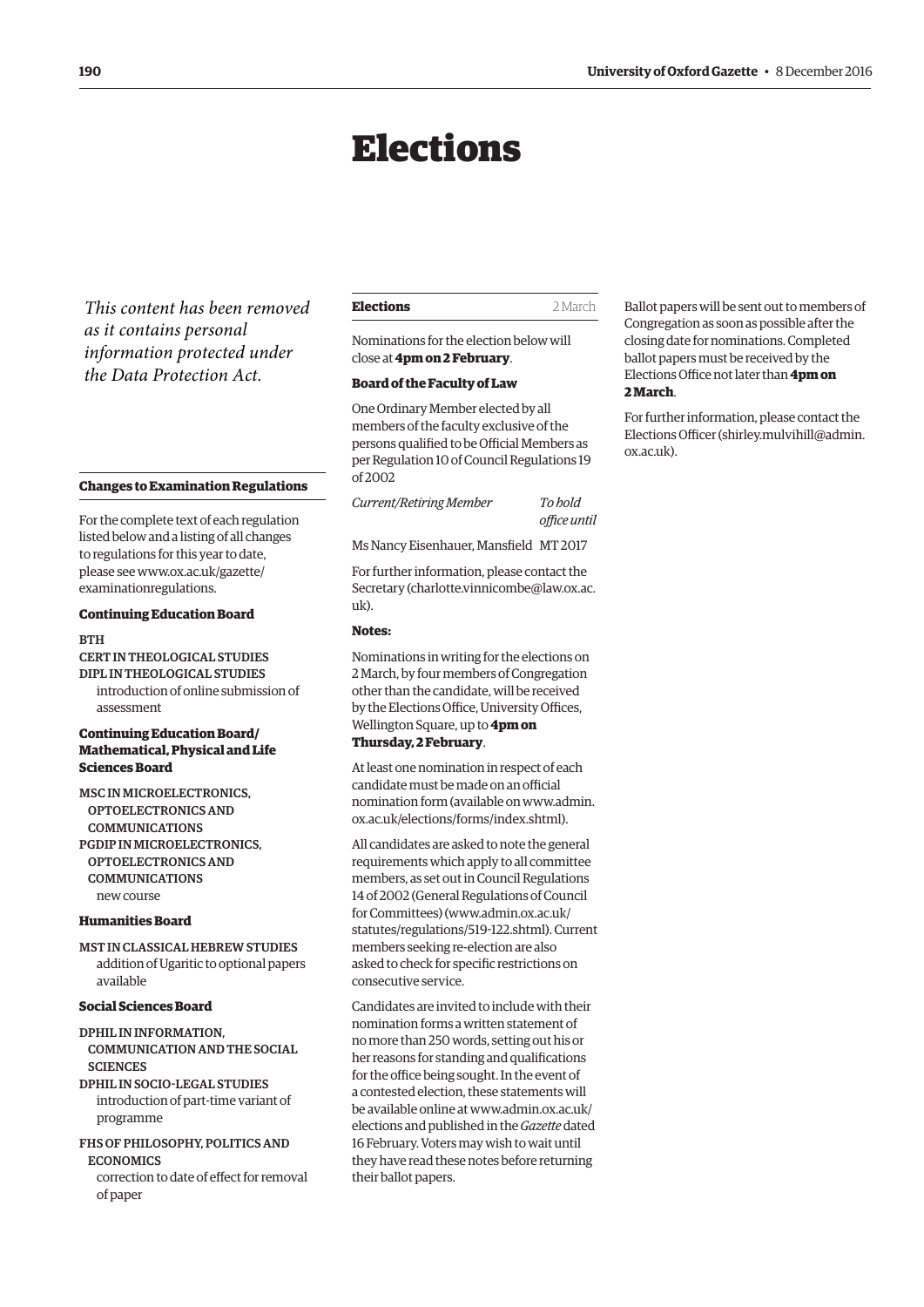## <span id="page-16-0"></span>Advertisements

#### **Advertising enquiries**

*Email*: [gazette.ads@admin.ox.ac.uk](mailto:gazette.ads@admin.ox.ac.uk) *Telephone*: 01865 (2)80548 *Web*[: www.ox.ac.uk/gazette/](www.ox.ac.uk/gazette/classifiedadvertising) classifiedadvertising

#### **Deadline**

Advertisements are to be received by **noon on Wednesday** of the week before publication (ie eight days before publication). Advertisements must be submitted online.

#### **Charges**

Commercial advertisers: £30 per insertion of up to 70 words, or £60 per insertion of 71–150 words.

Private advertisers: £20 per insertion of up to 70 words, or £40 per insertion of 71–150 words.

Advertisements which are placed only in the online edition of the *Gazette* are reduced to £20 per insertion for commercial advertisers and £10 per insertion for private advertisers for 70-word advertisements (or £40 and £20 respectively for 150-word advertisements).

See our website for examples of whether an advertisement is considered commercial [or private: www.ox.ac.uk/gazette/](www.ox.ac.uk/gazette/classifiedadvertising) classifiedadvertising.

#### **Online submission and payment**

Advertisements must be submitted and paid for online, using a credit card or debit card, through a secure website. For details, see [www.ox.ac.uk/gazette/classifiedadvertising.](http://www.ox.ac.uk/gazette/classifiedadvertising)

#### **Extracts from the terms and conditions of acceptance of advertisements**

#### *General*

1. Advertisements are accepted for publication at the discretion of the editor of the *Gazette*.

*Note*. When an advertisement is received online, an acknowledgement will be emailed automatically to the email address provided by the advertiser. The sending of this acknowledgement does not constitute an an acceptance of the advertisement or an undertaking to publish the advertisement in the *Gazette*.

2. The right of the *Gazette* to edit an advertisement, in particular to abridge when necessary, is reserved.

3. Advertisements must be accompanied by the correct payment, and must be received by

the deadline stated above. *No refund can be made for cancellation after the acceptance of advertisements*.

4. Once an advertisement has been submitted for publication, no change to the text can be accepted.

5. Voucher copies or cuttings cannot be supplied.

#### *Charges*

6. Two separate charging arrangements will apply, for commercial and private advertisers. The rates applicable at any time will be published regularly in the *Gazette*, and may be obtained upon enquiry. The rates, and guidance on applicability of each rate, are also available online.

The editor's decision regarding applicability of these rates to an individual advertiser will be final.

#### *Disclaimer*

**7. The University of Oxford and Oxford University Press accept no responsibility for the content of any advertisement published in the** *Gazette***. Readers should note that the inclusion of any advertisement in no way implies approval or recommendation of either the terms of any offer contained in it or of the advertiser by the University of Oxford or Oxford University Press.**

#### *Advertisers' Warranty and Indemnity*

**13. The advertiser warrants:**

**(i) Not to discriminate against any respondents to an advertisement published in the** *Gazette* **on the basis of their gender, sexual orientation, marital or civil partner status, gender reassignment, race, religion or belief, colour, nationality, ethnic or national origin, disability or age, or pregnancy.**

(ii) That **the advertisement does not contravene any current legislation, rules, regulations or applicable codes of practice.** 

#### (iii) That **it is not in any way illegal or defamatory or a breach of copyright or an infringement of any other person's intellectual property or other rights.**

*You are advised to view our full Terms and Conditions of acceptance of advertisements. Submission of an advertisement implies acceptance of our terms and conditions,* 

*which may be found at www.ox.ac.uk/gazette/ [classifiedadvertising, and may also be obtained](www.ox.ac.uk/gazette/classifiedadvertising)  on application to Gazette Advertisements, Public Affairs Directorate, University Offices, Wellington Square, Oxford OX1 2JD.*

#### **Publication in online** *Gazette*

16. Unless the advertiser stipulates otherwise, all advertisements will be published in the online *Gazette* in addition to the printed *Gazette*. At the time of submission of an advertisement, the advertiser may stipulate that he or she does not wish the advertisement to be included in the online *Gazette*. This stipulation: (i) must be made at the time of submission of the advertisement; (ii) cannot later be altered; (iii) will apply to all instances of publication of an advertisement arranged at the time of submission of that advertisement. Please note that advertisements form part of the online *Gazette* as published and cannot be removed or amended after publication.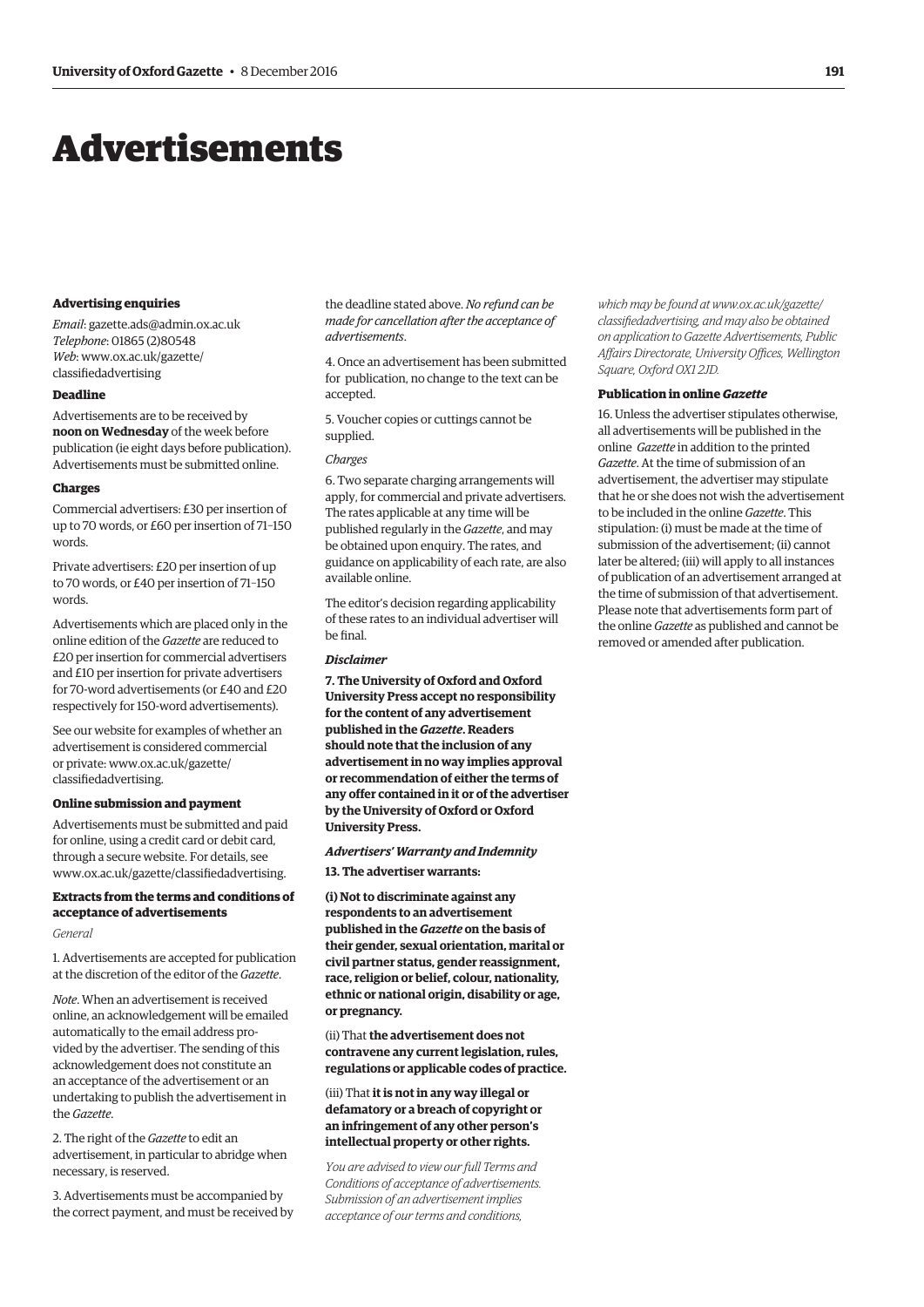#### **Miscellaneous**

#### *Gazette* **publication arrangements**

**Advertisers are asked to note** that this is the final *Gazette* of Michaelmas term. Publication for Hilary term will begin on 12 January. The usual deadline will continue to apply (see above).

#### **Craft Courses**

**A craft course makes the perfect Christmas gift**! Ardington School of Crafts offers short courses with practising craftspeople in beautiful surroundings near Wantage. 200 courses between 1 and 3 days, from stained glass and silver jewellery to textiles and carving, all held in our well-equipped workshops. Unearth your hidden talents and discover why people keep coming back to Ardington School of Crafts. Gift vouchers [available. See: www.ardingtonschoolofcrafts.](www.ardingtonschoolofcrafts.com) com. Tel: 01235 833433.

#### **Shezan Restaurant**

**Mughal Indian cuisine** at Shezan: 1st floor, 135 High St, Oxford. From our kitchen to your table, we bring you fresh herbs, spices, roots, fragrances and the Mughal tradition of passion for good food. Serving as dining rooms since 1915. Open daily noon–3pm and 5.30–11pm. Tel: 01865 251600. Website: [www.](http://www.shezanoxford.co.uk) [shezanoxford.co.uk.](http://www.shezanoxford.co.uk)

#### **Oxford University Newcomers' Club**

**The Oxford University Newcomers' Club** at the University Club, 11 Mansfield Rd, OX1 3SZ, welcomes the wives, husbands or partners of visiting scholars, of graduate students and of newly appointed academic and administrative members of the University. We offer help, advice, information and the opportunity to meet others socially. Informal coffee mornings are held in the club every Wednesday 10.30–12 (excluding the Christmas vacation). Newcomers with children (0–4) meet every Fri in term 10.15–11.45. We have a large programme of events including tours of colleges, museums and other places of interest. Other term-time activities include a book group, informal conversation group, garden group, antiques group, opportunity to explore Oxfordshire and an opportunities in Oxford group. Visit our website: [www.](http://www.newcomers.ox.ac.uk) [newcomers.ox.ac.uk.](http://www.newcomers.ox.ac.uk)

#### **Restoration and conservation of antique furniture**

**John Hulme** undertakes all aspects of restoration. 30 years' experience. Collection and delivery. For free advice, telephone or write to the Workshop, 11A High St, Chipping Norton, Oxon, OX7 5AD. Tel: 01608 641692.

#### **Sell your unwanted books**

**We buy academic and non-academic used books**. If you are moving office or home, leaving the University or just need more space, we can help. We are most interested in arts, history and social sciences and also buy classical or jazz CDs. Good prices paid for large or small collections and we collect from anywhere in the Oxford area. Please contact [Ross on 07720 288774 or bd@beadledavies.](mailto:bd@beadledavies.co.uk) co.uk.

#### **Services offered**

**Big or small, we ship it all**. Plus free pick up anywhere in Oxford. Also full printing services available (both online and serviced), 24-hour photocopying, private mailing addresses, fax bureau, mailing services and much more. Contact or visit Mail Boxes Etc, 266 Banbury Rd, Oxford. Tel: 01865 514655. Fax: 01865 514656. Email: [staff@mbesummertown.co.uk.](mailto:staff@mbesummertown.co.uk)  Also at 94 London Rd, Oxford. Tel: 01865 [741729. Fax: 01865 742431. Email: staff@](mailto:staff@mbeheadington.co.uk) mbeheadington.co.uk.

**Carpenter/joiner**. For bookcases, wardrobes, etc, made on site to your specifications. Portfolio available. Call Rob Guthrie on 01608 677423 (evening) or 07961 444957 (daytime). Email: [rob.s.guthrie@gmail.com. We](mailto:rob.s.guthrie@gmail.com)b: [www.](http://www.robguthrie.co.uk) [robguthrie.co.uk.](http://www.robguthrie.co.uk)

#### **Houses to let**

**Spacious, detached, furnished** family house to let in Old Marston. Convenient for city centre by bike, bus, car or walking through University Parks. Immaculate condition, large secluded and productive garden, private parking for cars. £2,400 pcm. Ideally we are looking for a family who will take it and look after it for about 1 year in the first instance. Contact Professor Richard Harley by mobile: 07926 172483 or email: [rth@phys.soton.ac.uk.](mailto:rth@phys.soton.ac.uk)

#### **Flats to let**

**Delightful self-contained** recently built flat to let from 1 Jan (possibly earlier) until 30 Jun (or longer). Separate entrance from owner's own drive. Grandpont, south Oxford. 10 mins' walk from Carfax. Large sitting room with sunny terrace, kitchen, double bedroom. Suit non-smoking graduate student couple: £775 pcm. References required. Tel 01865 241845 or email [popher@btinternet.com.](mailto:popher@btinternet.com)

#### **Accommodation offered**

#### *Graduate Accommodation Office*

The Graduate Accommodation Office provides affordable accommodation to full-time graduate students of the [University. Please see www.admin.ox.ac.](www.admin.ox.ac.uk/graduateaccommodation) uk/graduateaccommodation. Academic visitors, staff and part-time students may wish to register for Student Pad, a website where private landlords advertise for tenants associated with the University: [www.oxfordstudentpad.co.uk.](http://www.oxfordstudentpad.co.uk)

**scottfraser** – market leaders for quality Oxfordshire property. Selling, letting, buying, renting, investing – we are here to help. Visit [www.scottfraser.co.uk for](http://www.scottfraser.co.uk) more information or call: Headington sales: 01865 759500; Summertown sales: 01865 553900; East Oxford sales: 01865 244666; Witney sales: 01993 705507; Headington lettings: 01865 761111; Summertown lettings: 01865 554577; East Oxford and student lettings: 01865 244666; Witney lettings: 01993 777909.

**Furnished loft room** available in clean, quiet house in Iffley Fields. Ideal for visiting academic. Share cooking and cleaning. Landlord is a foster carer so all adults in the house have to be DBS checked (not daunting, but necessary). £500 pm incl bills. Email: [mark@goodhanddesigns.co.uk.](mailto:mark@goodhanddesigns.co.uk)

**Single rooms available** from mid-Jan in delightful street in central north Oxford. Within easy walking distance of the University, town centre, London buses and trains. Breakfast included. Use of kitchen. Broadband, TV. Suitable for visiting academics and postdocs. For short or medium stays. Minimum 4 nights. Fair rates. For further enquiries email: [elphickjericho@gmail.com.](mailto:elphickjericho@gmail.com)

#### **Self-catering apartments**

**Visiting Oxford?** Studio, 1-, 2- and 3-bed properties conveniently located for various colleges and University departments. Available from 1 week to several months. Apartments are serviced, with linen provided and all bills included. Details, location maps and photos can be found on our website at [www.](http://www.shortletspace.co.uk) [shortletspace.co.uk. Co](http://www.shortletspace.co.uk)ntact us by email on [stay@shortletspace.co.uk or](mailto:stay@shortletspace.co.uk) call us on 01993 811711.

**Sunny north Oxford studio apartment** with parking available for short/medium-term lets, ideal for 1 person. Immaculate newly built with French doors opening on to south-facing garden. Wi-Fi/TV provided. Lounge/dining area, fully equipped kitchenette with fridge/ freezer/hob/microwave. Separate access with own hallway including washer/dryer, beautiful bathroom with shower. Fresh linen regularly,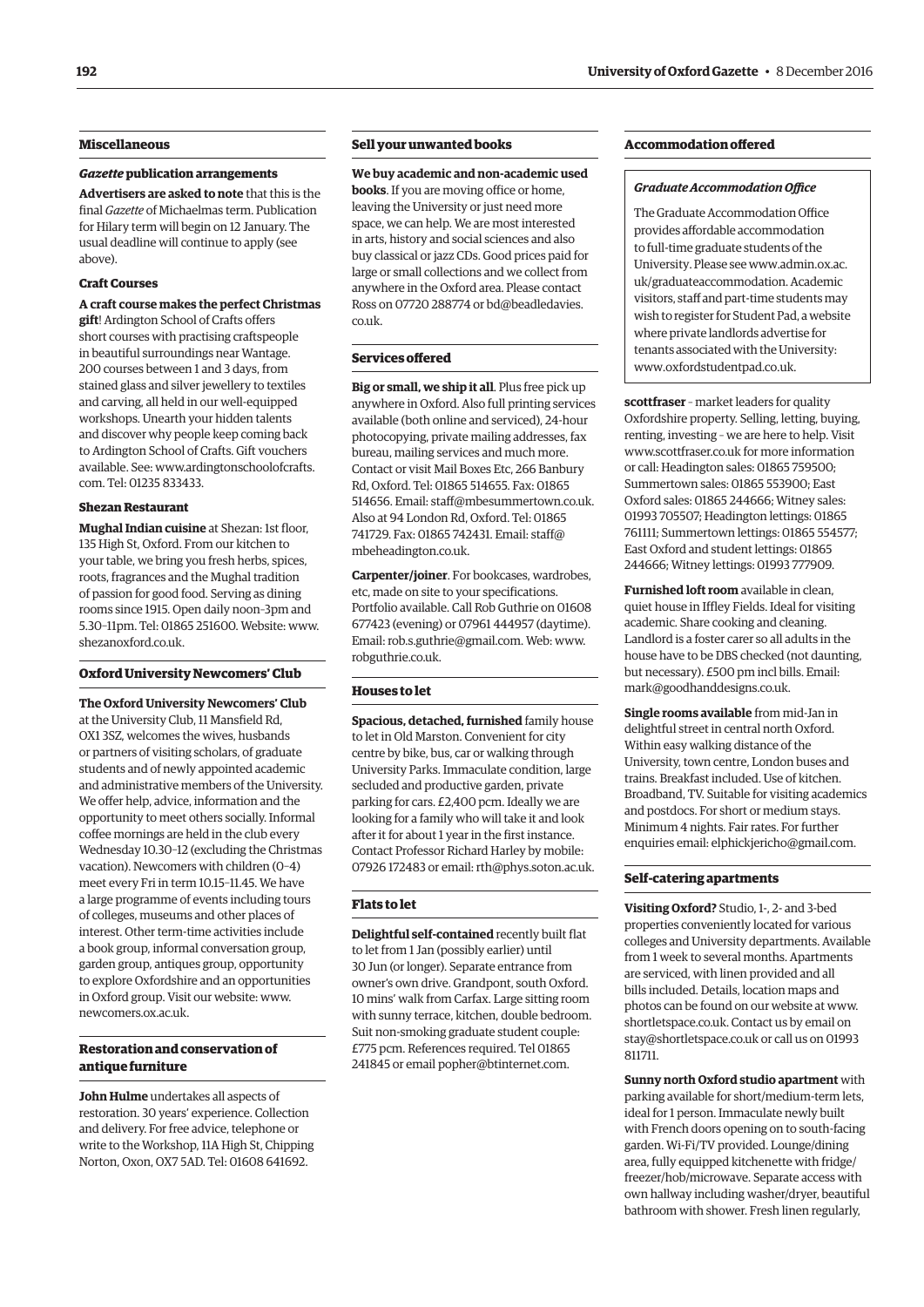<span id="page-18-0"></span>£60 per night, bills included, minimum 3 nights. £25 surcharge for second person. Email: enquiries@studioflatnorthoxford. com. Tel: 0044 (0)7764 574700. Web: [www.](http://www.studioflatnorthoxford.com) [studioflatnorthoxford.com.](http://www.studioflatnorthoxford.com)

#### **Holiday lets**

**Midhurst**. Romantic, primitive, 2-bedroom gamekeeper's cottage up a muddy farm track in national park at the foot of the South Downs. Open fire, polished floor, simple kitchen; dishwasher, washing machine; broadband, no TV, large study. On own 190-acre organic farm – woods, valleys, river, bluebells, deer. Available weekends; discounts for junior academics. Pictures at [www.](http://www.wakehamfarm.com) [wakehamfarm.com or](http://www.wakehamfarm.com) e[mail haroldcarter@](mailto:haroldcarter@mac.com) mac.com.

**Cornwall**, cottage and restored chapel in quiet hamlet on South-west Coastal Footpath within 100m of the sea and minutes from Caerhays and Heligan. Each property sleeps 6. Comfortably furnished, c/h, wood burner and broadband. Ideal for reading, writing, painting, walking, bathing, bird watching. Beautiful beach perfect for bucket and spade family holidays. Short winter breaks available from £250. Tel: 01865 558503 or 07917 864113. Email: [gabriel.amherst@btconnect.com. Se](mailto:gabriel.amherst@btconnect.com)e: [www.cornwallcornwall.com.](http://www.cornwallcornwall.com)

**Choose from over 11,000 holiday villas** and apartments in Spain with Clickstay. We make it easy for you to make the perfect choice with our verified renter reviews and a dedicated customer services team. You can choose from modern apartments in Mallorca to whitewashed traditional fincas in Tenerife from just £73 pw! Many of our rental properties have private pools, sea views and large gardens with BBQ facilities. See: [www.](http://www.clickstay.com/spain) [clickstay.com/spain.](http://www.clickstay.com/spain)

## Notifications of Prizes, Grants and Funding

Please refer to the website, or contact the email address shown, for further details of the awards below.

Students of the University should refer to the Student Funding website for advice [on fees and funding at www.ox.ac.uk/](www.ox.ac.uk/feesandfunding) feesandfunding.

#### **Hester Cordelia Parsons Fund**

Hester Cordelia Parsons Fund; open to graduate students, early career postdoctoral researchers and early stage researchers at Oxford; to support costs of research in experimental biological science and encourage development of experimental methods at the boundaries of biological, physical and chemical sciences; up to [£5,000; 20 February; leigh.henry@mpls.](mailto:leigh.henry@mpls.ox.ac.uk) ox.ac.uk

#### **Nuffield Department of Surgical Sciences**

Nuffield Department of Surgical Sciences; DPhil studentship: Optical Fluorescence image guided surgery (ref: NDS17/001); open to home students only whose studies commence academic year 2017–18 (Trinity term 2017); up to 4 years; University and college fees and stipend to cover living [expenses; 6 January; graduate.studies@nds.](mailto:graduate.studies@nds.ox.ac.uk) ox.ac.uk

## Notifications of Vacancies

Please refer to the website, or contact the email address shown, for further details of the vacancy. For a full list of vacancies in the [University and colleges, see www.ox.ac.uk/](www.ox.ac.uk/about_the_university/jobs) about the university/jobs.

The University is committed to equality and valuing diversity.

#### **University of Oxford**

#### **Pro-Vice-Chancellor (Development and External Affairs)**

The University of Oxford – recently ranked as the best university in the world – is seeking to appoint a Pro-Vice-Chancellor (Development and External Affairs). A key officer of the collegiate University, the Pro-Vice-Chancellor provides leadership in fundraising, alumni relations and external relations and supports the Vice-Chancellor, Professor Louise Richardson, as one of the University's principal external representatives. Internally, the Pro-Vice-Chancellor is a key member of the Vice-Chancellor's leadership team, overseeing highly qualified professional fundraising, alumni relations and external relations teams and working closely with the colleges, divisions and departments to create alignment in these areas.

The ideal candidate will be an outstanding individual and an authentic and credible representative of the University, with a demonstrable passion for higher education and the ability to operate effectively as a top leader within a complex research and teaching institution. S/he will be able to build high-level networks and use these for the benefit of the organisation, including by asking people to donate time and/or money. Proven integrity and an impeccable reputation will be essential, as will the ability to grow and learn; personal resilience; a lack of ego and an ability to work in a genuinely collaborative way.

For a full role specification and details on how to apply, please visit [http://](http://appointments.egonzehnder.com) [appointments.egonzehnder.com. Cl](http://appointments.egonzehnder.com)osing date is 16 January 2017.